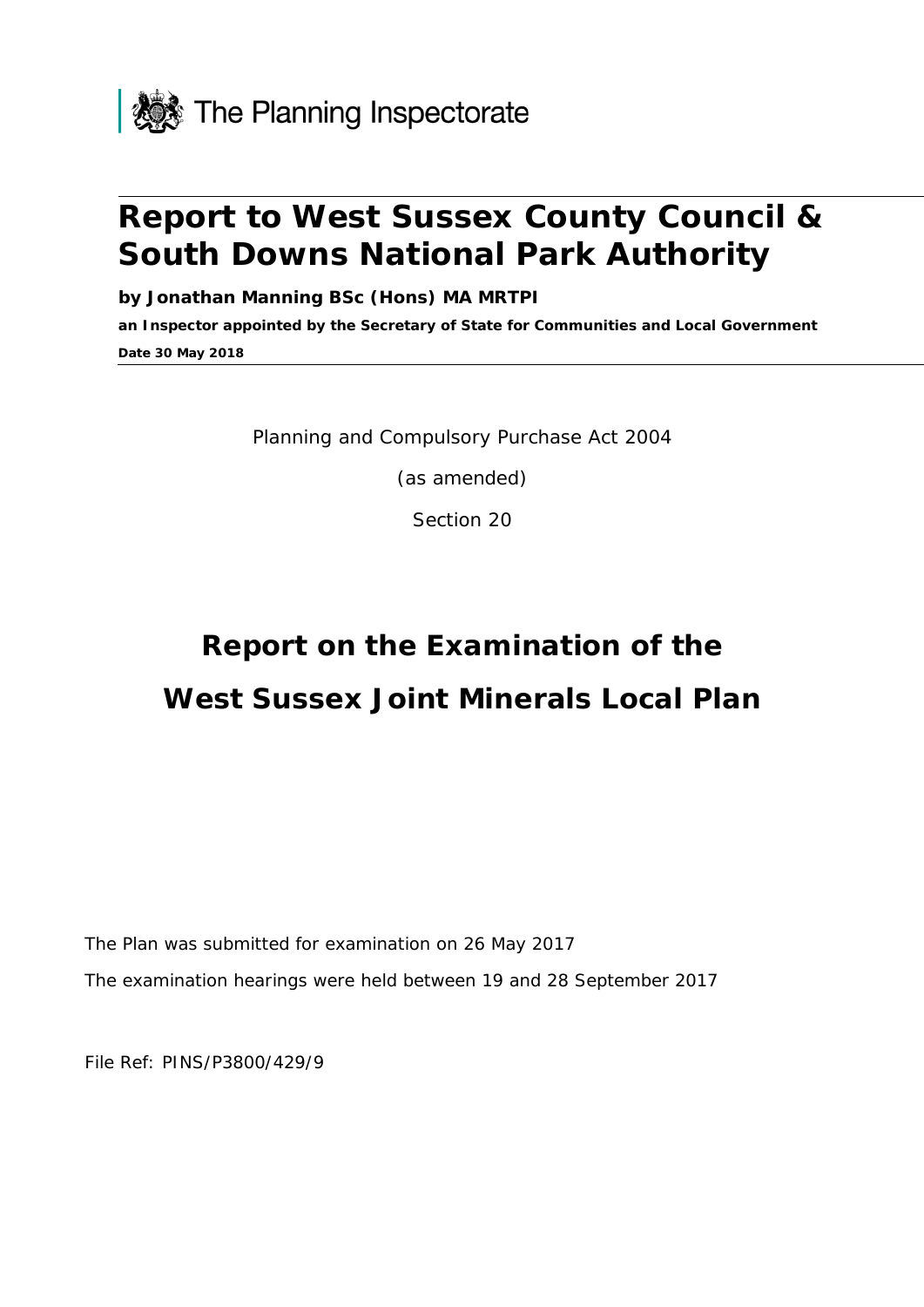## **Abbreviations used in this report**

| AA          | Appropriate Assessment                 |
|-------------|----------------------------------------|
| AMR         | <b>Annual Monitoring Report</b>        |
| <b>AONB</b> | Area of Outstanding Natural Beauty     |
| <b>AWP</b>  | Aggregate Working Party                |
| <b>DtC</b>  | Duty to Co-operate                     |
| <b>FIA</b>  | <b>Environmental Impact Assessment</b> |
| <b>HRA</b>  | <b>Habitats Regulations Assessment</b> |
| LAA         | Local Aggregates Assessment            |
| <b>LDS</b>  | Local Development Scheme               |
| MМ          | Main Modification                      |
| MSA         | Minerals Safeguarded Area              |
| <b>MSSR</b> | Mineral Site Selection Report          |
| <b>NPPF</b> | National Planning Policy Framework     |
| SА          | <b>Sustainability Appraisal</b>        |
| <b>SAC</b>  | Special Area of Conservation           |
| <b>SCI</b>  | Statement of Community Involvement     |
| SOCG        | Statement of Common Ground             |
|             |                                        |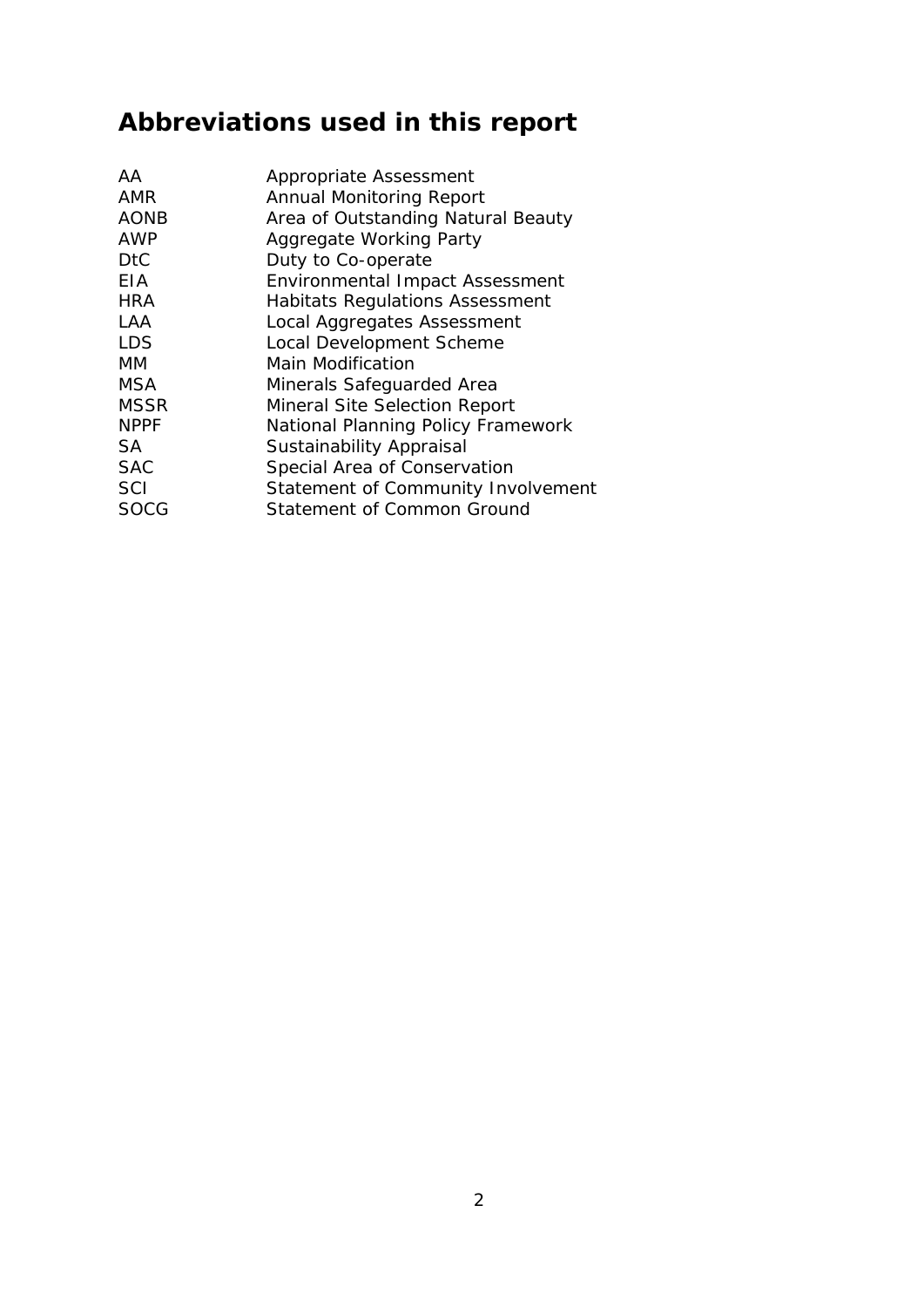### **Non-Technical Summary**

This report concludes that the West Sussex Joint Minerals Local Plan provides an appropriate basis for the planning of the County, provided that a number of main modifications [MMs] are made to it. West Sussex County Council & the South Downs National Park Authority have specifically requested me to recommend any MMs necessary to enable the Plan to be adopted.

All the MMs were proposed by the Authorities or concern matters that were discussed at the examination hearings. Following the hearings, the Authorities prepared schedules of the proposed modifications and where necessary carried out sustainability appraisal of them. The MMs were subject to public consultation over a six week period. In some cases, I have amended their detailed wording and/or added consequential modifications where necessary. I have recommended their inclusion in the Plan after considering all the representations made in response to consultation on them.

The Main Modifications can be summarised as follows:

- Changes to remove reference to a 'move away' from activity within the National Park to ensure consistency with Paragraph 116 of the National Planning Policy Framework (the NPPF).
- Alterations to remove the soft sand strategy and proposed site allocation at Ham Farm, Steyning from the Plan and to require a focused early review in this regard.
- An amendment to the vision to refer to seeking net gains in natural capital.
- A change to Strategic Objective 1 to refer to the need to ensure a steady and adequate supply of minerals.
- Changes to Strategic Objective 3, to include silica sand and sharp sand and gravel and to remove reference to a declining amount of extraction within the National Park to ensure consistency with Paragraph 116 of the NPPF.
- The deletion of Strategic Objective 4 to avoid duplication.
- An amendment to Strategic Objective 14 to make clear that it applies to the operation of mineral workings.
- An alteration to Policy M1(a) to refer to at least a 7 year landbank.
- To make clear that the entire identified silica sand resource is safeguarded.
- Amendments to remove reference to landbanks in relation to silica sand and clay and to reference a stock of permitted reserves.
- A change to ensure that the strategy for clay includes the safeguarding of brick-making clay.
- Changes to Policy 7a and 7b and the supporting text to remove the need for conventional and non-conventional (including hydraulic fracturing) hydrocarbon proposals to demonstrate that the least sensitive site has been selected, but instead to demonstrate that the site is an acceptable environmental option, when considered against deliverable alternative sites.
- Alterations to Policy M7b to ensure consistency with the Infrastructure Act 2015 and the Onshore Hydraulic Fracturing (Protected Areas) Regulations 2016).
- Amendments to make clear what processing activities Policy M8 includes.
- Changes to make it clear that Policy M9 includes soft sand (including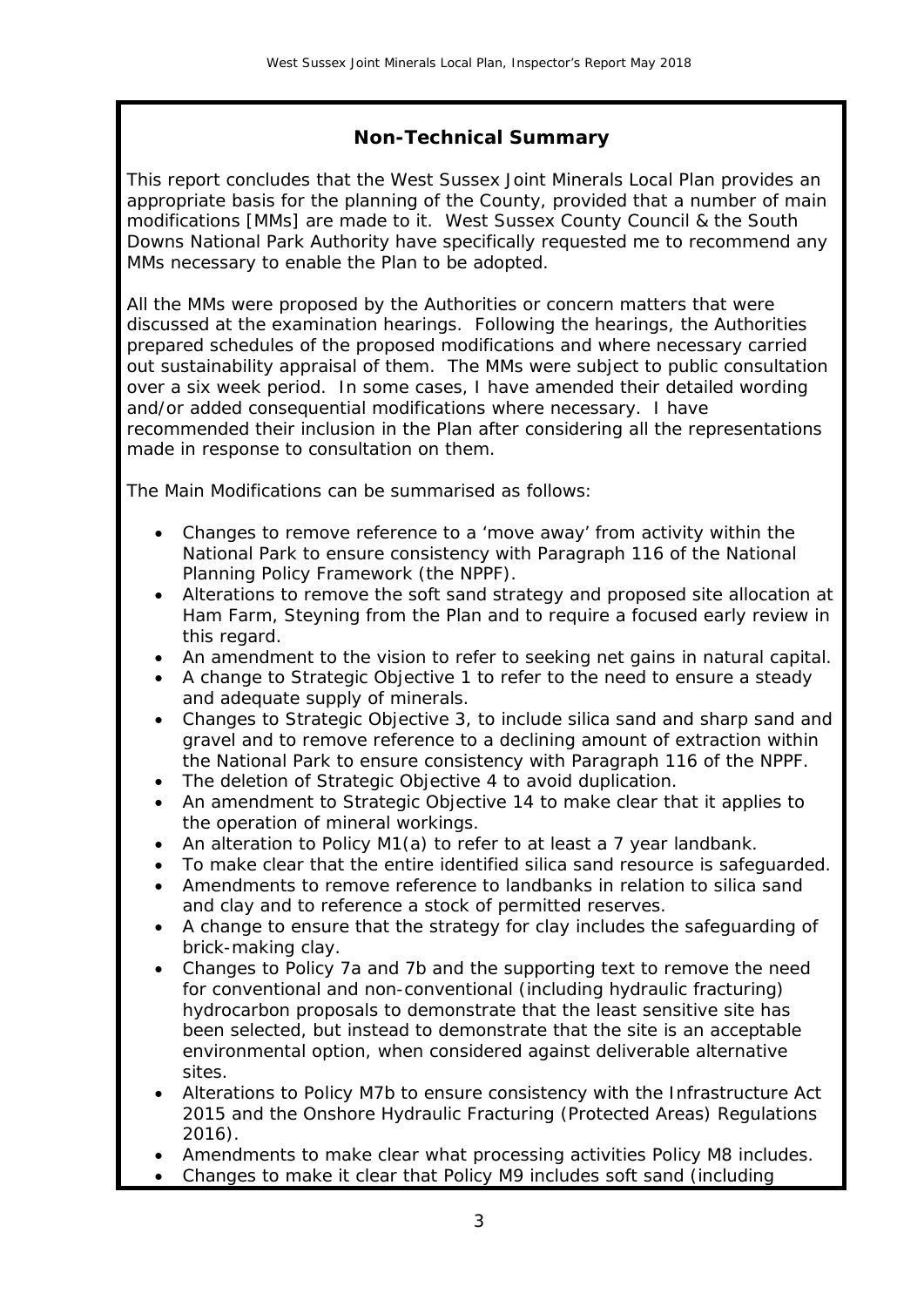potential silica sand) and to refer to the policies maps for minerals safeguarding areas.

- Alterations to ensure that Policy M10 references policies maps rather than inset maps.
- Amendments to the supporting text of Policy M10 to refer to brickworks as part of safeguarded minerals infrastructure and buffers of 250 metres to sensitive receptors rather than 150 metres.
- Changes to the development principles for the Extension to West Hoathly Brickworks site allocation.
- An alteration to Policy M13 to refer to the 'purposes' of designated landscapes rather than 'objectives'.
- Alterations to Policy M14, the supporting text and the glossary to ensure consistency with national policy in terms of heritage assets.
- Changes to Policy M17, the supporting text and the glossary to ensure consistency with national policy in relation to ecological matters.
- Amendments to Policy M19 to refer to climate change and to its supporting text to make reference to Strategic Objective 14.
- Alterations to Policy M22 (Cumulative Impacts) and the supporting text to clarify that the policy relates to all other types of developments.
- Changes to Policy M23 to ensure that the policy relates to the operation of mineral workings, as well as their design and to provide clarity on what evidence will be required in support of future proposals in terms of a working programme.
- Alterations to the Appendices to refer to Policies maps rather than inset maps.
- Changes to the implementation and monitoring framework for some policies, to include specific and measurable targets.
- Numerous other contextual changes required for soundness.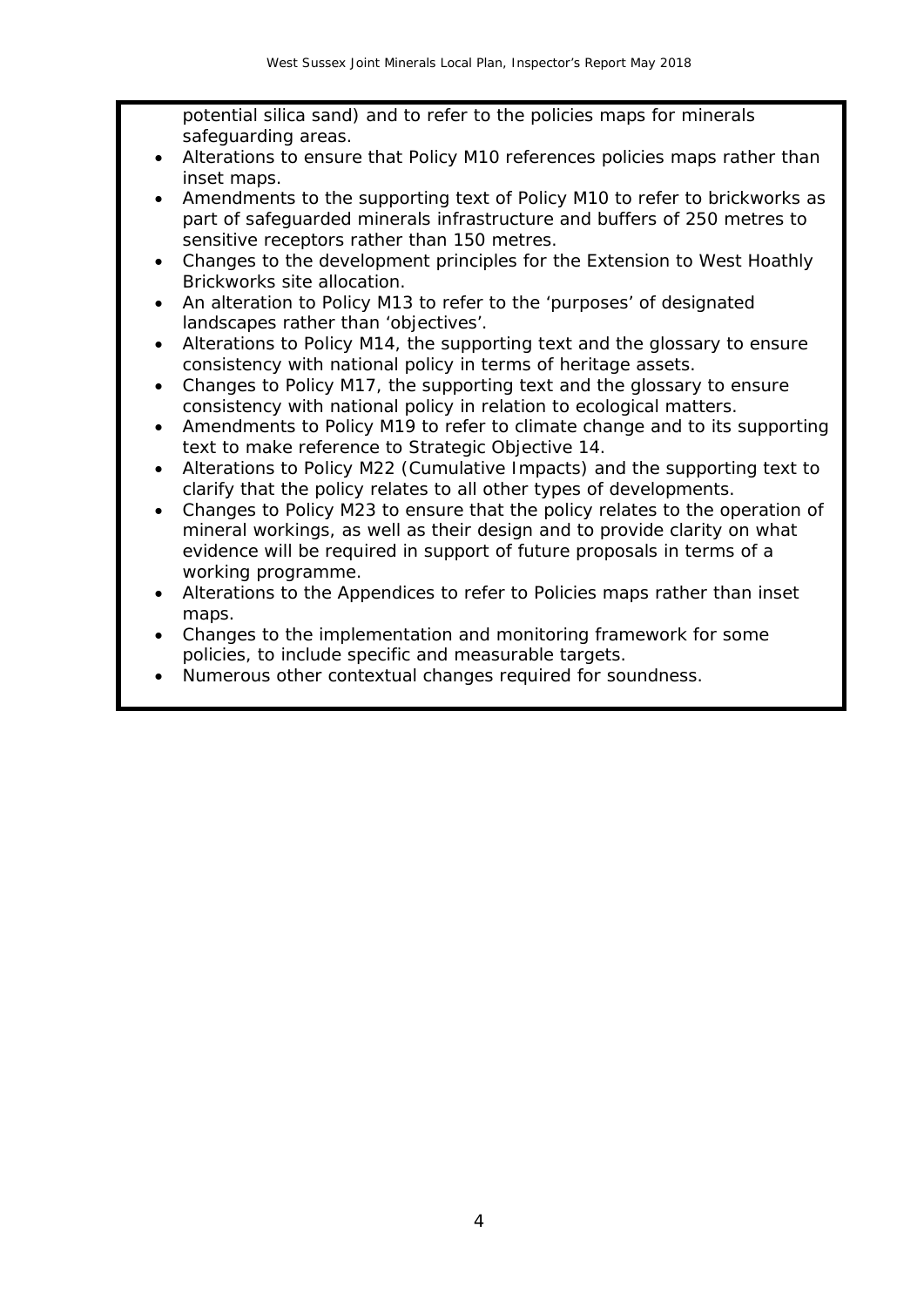## **Introduction**

- 1. This report contains my assessment of the West Sussex Joint Minerals Local Plan (the Plan) in terms of Section 20(5) of the Planning & Compulsory Purchase Act 2004 (as amended) (the 2004 Act). It considers first whether the Plan's preparation has complied with the duty to co-operate. It then considers whether the Plan is sound and whether it is compliant with the legal requirements. The National Planning Policy Framework (Paragraph 182) (the NPPF) makes it clear that in order to be sound, a Local Plan should be positively prepared, justified, effective and consistent with national policy.
- 2. The starting point for the examination is the assumption that the local planning authorities have submitted what it considers to be a sound plan. The West Sussex Joint Minerals Local Plan, submitted in May 2017 is the basis for my examination. It is the same document as was published for consultation in January 2017.

#### **Main Modifications**

- 3. In accordance with section 20(7C) of the 2004 Act the Authorities requested that I should recommend any main modifications [MMs] necessary to rectify matters that make the Plan unsound and /or not legally compliant and thus incapable of being adopted. My report explains why the recommended MMs, all of which relate to matters that were discussed at the examination hearings are necessary. The MMs are referenced in bold in the report in the form **MM1, MM2, MM3** etc, and are set out in full in Appendix 1.
- 4. Following the examination hearings, the Authorities prepared a schedule of proposed MMs and carried out sustainability appraisal of them. The MM schedule was subject to public consultation for six weeks. I have taken account of the consultation responses in coming to my conclusions in this report and in this light, I have made some amendments to the detailed wording of the main modifications and added consequential modifications where these are necessary for consistency or clarity. None of the amendments significantly alter the content of the modifications as published for consultation or undermines the participatory processes and sustainability appraisal that has been undertaken. Where necessary I have highlighted these amendments in the report.

#### **Policies Map**

- 5. The Authorities must maintain an adopted policies map which illustrates geographically the application of the policies in the adopted development plan. When submitting a local plan for examination, the Authorities are required to provide a submission policies map. In this case, the submission policies map comprises the set of plans identified as Appendix C, D and E of the Plan.
- 6. The policies map is not defined in statute as a development plan document and so I do not have the power to recommend main modifications to it. However, a number of the published MMs to the Plan's policies require further corresponding changes to be made to the policies map.
- 7. These further changes to the policies map were published for consultation alongside the MMs. When the Plan is adopted, in order to comply with the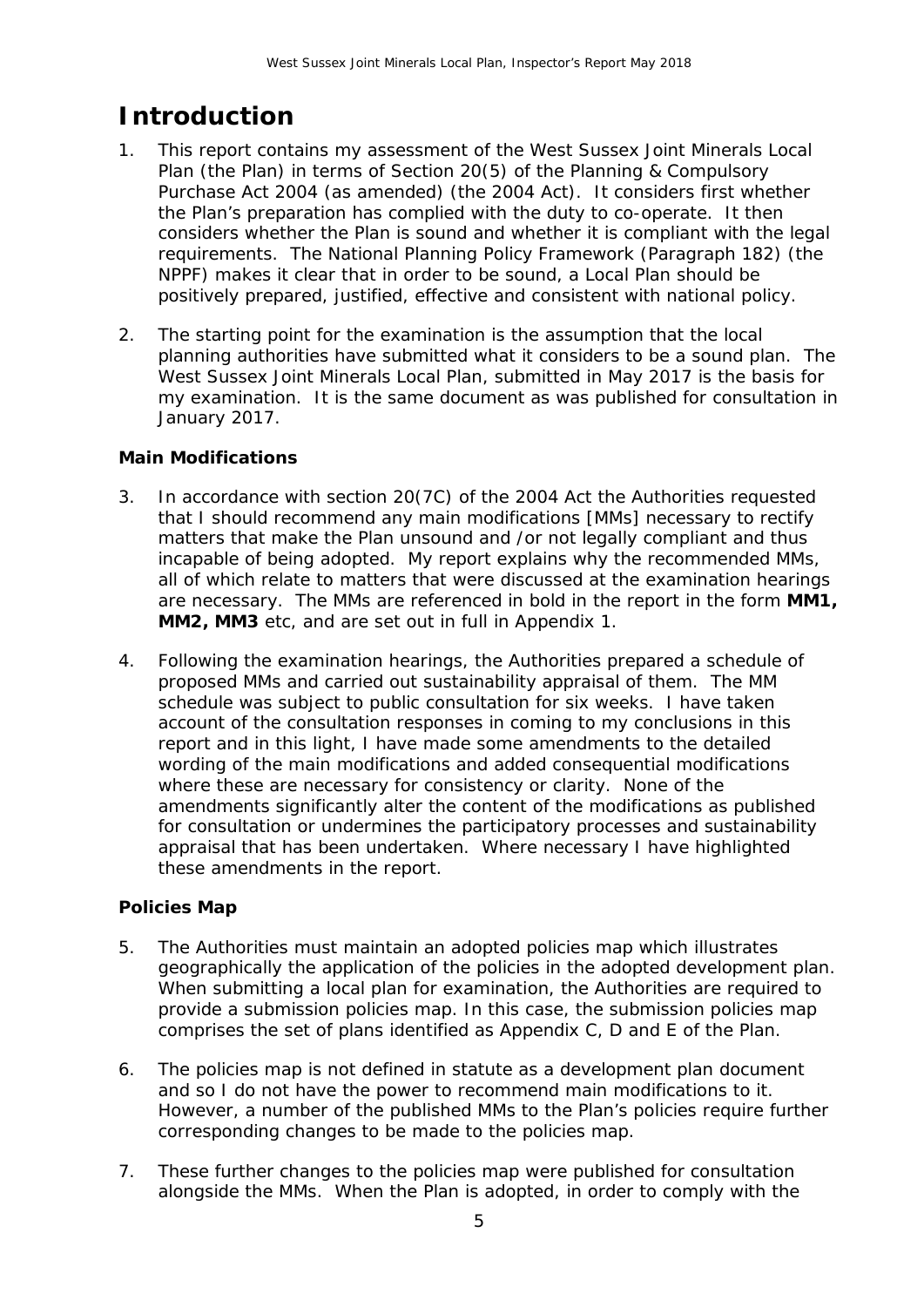legislation and give effect to the Plan's policies, the Authorities will need to update the policies map with the changes published alongside the MMs incorporating any necessary amendments identified in this report.

## **Assessment of Duty to Co-operate**

- 8. Section 20(5)(c) of the 2004 Act requires that I consider whether the Authorities have complied with any duty imposed on it by section 33A in respect of the Plan's preparation.
- 9. The Authorities have provided as part of their evidence, a document (JMLP/OSD/003), which identifies how they consider the DtC has been met. This sets out that the Authorities have engaged with the South East of England Aggregate Working Party (AWP) throughout the plan-making process and the production of the West Sussex Local Aggregates Assessment (LAA). This can also be said for other Local Planning Authorities and statutory bodies, through a number of local groups and through formal and informal consultation. There is evidence that many of the changes to the Plan that were made by the Authorities prior to the submission of the Plan were as a result of consultation with the above parties, to address their concerns in a constructive and active manner.
- 10. Particular concern has been raised with regard to the level of engagement undertaken by the Authorities as part of its DtC in relation to silica sand. However, the Authorities did engage beyond the formal consultation stages with other mineral planning authorities with silica sand resources early on in the process, through the production of its background papers and through the Silica Sand Study (JMLP/OSD/024). The Authorities also provided several emails (CD/021) at the hearing session (which I consider other parties had sufficient time to consider) that confirm that contact was made on several occasions with relevant minerals planning authorities in Scotland which also accommodate silica sand reserves. There is also evidence through meeting minutes (CD/004) that DtC discussions took place with Central Bedfordshire Council when concerns were raised by them in relation to silica sand.
- 11. Further to all of this, the Authorities played a key role in setting up a national meeting for silica sand, which I understand will now continue to meet on a regular basis. Whilst the national meeting took place very late in the Plan's preparation, it did, nonetheless, take place before the submission of the Plan. I consider that if there had been concerns raised at the meeting with regard to the Authorities' approach to silica sand that it would have influenced the Authorities decision whether or not to submitted the Plan for examination. I am also mindful that no minerals planning authority in England or Scotland that accommodates silica sand reserves has, as part of this examination, raised any concerns in relation to the level of contact it has had with the Authorities.
- 12. Overall, I am satisfied that where necessary the Authorities have engaged constructively, actively and on an on-going basis in the preparation of the Plan and that the duty to co-operate has been met.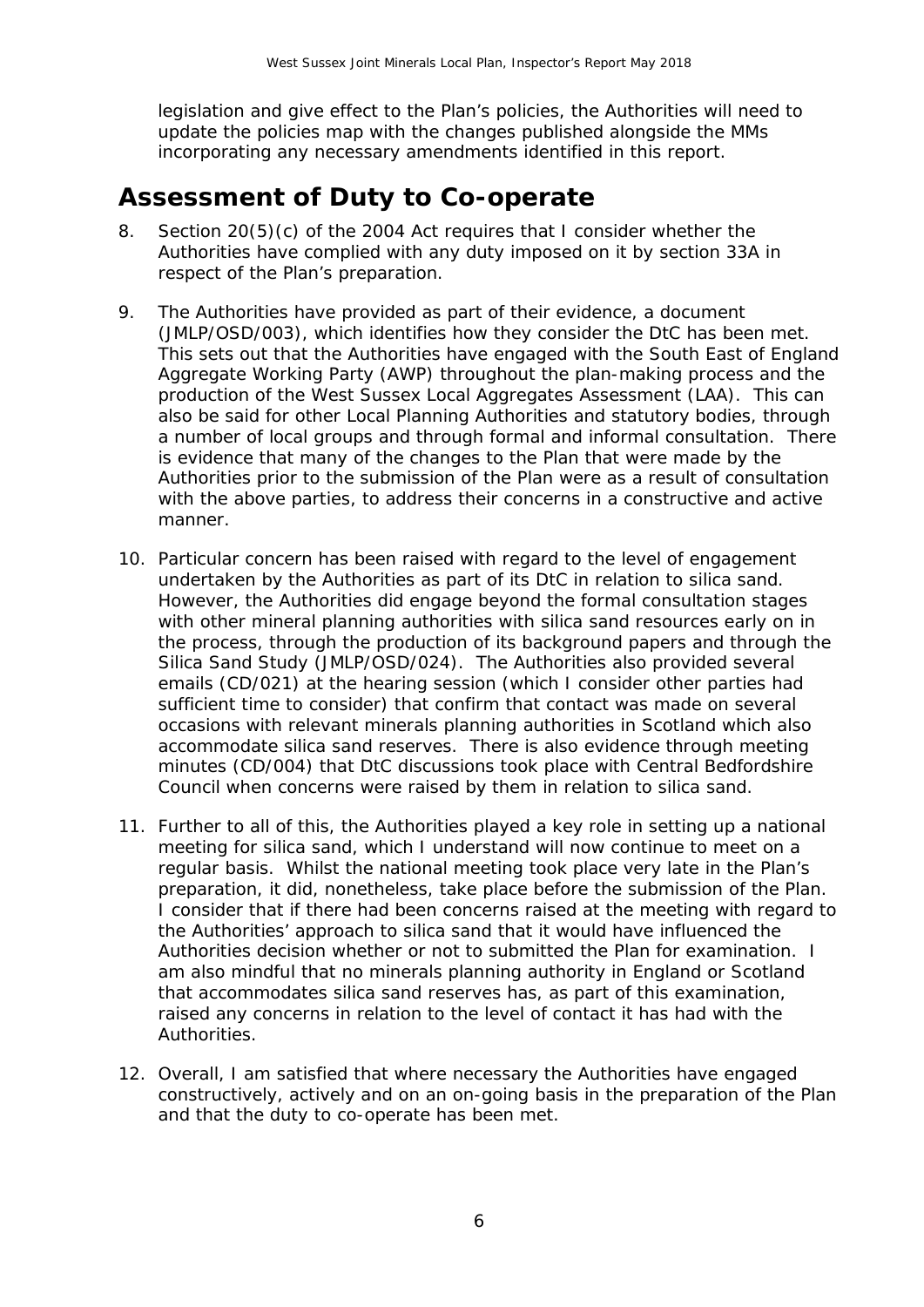## **Assessment of Soundness**

#### **Main Issues**

13. Taking account of all the representations, the written evidence and the discussions that took place at the hearing sessions, I have identified six main issues upon which the soundness of the Plan depends. Under these headings my report deals with the main matters of soundness rather than responding to every point raised by representors.

#### **Issue 1 - Whether the Plan makes appropriate provision for the steady and adequate supply of aggregates and industrial minerals**

#### *General Matters*

- 14. The Plan includes a strategic objective in relation to minerals production and use. However, this does not refer to the need to ensure that the Plan delivers a steady and adequate supply of minerals, as required by the NPPF. To ensure consistency with national policy a change to Strategic Objective 1 (**MM6**) is required to address this matter. I have made a small amendment to MM6 to include a missing 'and' to ensure that the objective reads as intended.
- 15. The Plan refers to a 'move away' from minerals activity within the National Park. Minerals can only be worked where they are found and the NPPF at Paragraph 116 sets out that major development may at times be acceptable in designated areas such as National Parks, where there are exceptional circumstances and it can be demonstrated that it is in the public interest. Given that there are significant mineral resources in the National Park, there is potential, in the future, for exceptional circumstances in the public interest to be demonstrated and a 'move away' from activity from the National Park may not materialise. Changes to the Plan (**MM1, MM2** and **MM9**) are therefore necessary to more accurately reflect national policy on this matter. I have amended the wording of MM1 to include Areas of Outstanding Natural Beauty (AONB) following representations on the MM consultation, as there are some mineral resources, particularly clay, in such areas.
- 16. It has been suggested that the basis for assessing potential sites for allocation in the Plan would need to be revisited following such changes. However, it is clear to me from the Authorities' evidence that sites were appraised on the basis as to whether exceptional circumstances in the public interest may or may not exist and the above changes do not affect this approach.
- 17. Strategic Objective 3 currently only relates to soft sand. However, with the necessary changes for soundness outlined above, Strategic Objective 3 is now equally applicable to sand and gravel and silica sand. In order to avoid duplication and for the Plan to be effective, changes (**MM8, MM9** and **MM10**) are needed to reflect this matter and to delete Strategic Objective 4. It is suggested that Strategic Objective 3 should also refer to the AONBs. However, I am mindful that the AONBs in the Plan area do not include any notable resources of sand and gravel, soft sand or silica sand. In any event, if a proposal did come forward for such resources in the AONB, national policy, namely Paragraph 116 of the NPPF would still apply. During the MM consultation it was noted that the need for silica sand is considered on a national scale. Consequently, a minor change to MM9 is necessary to reflect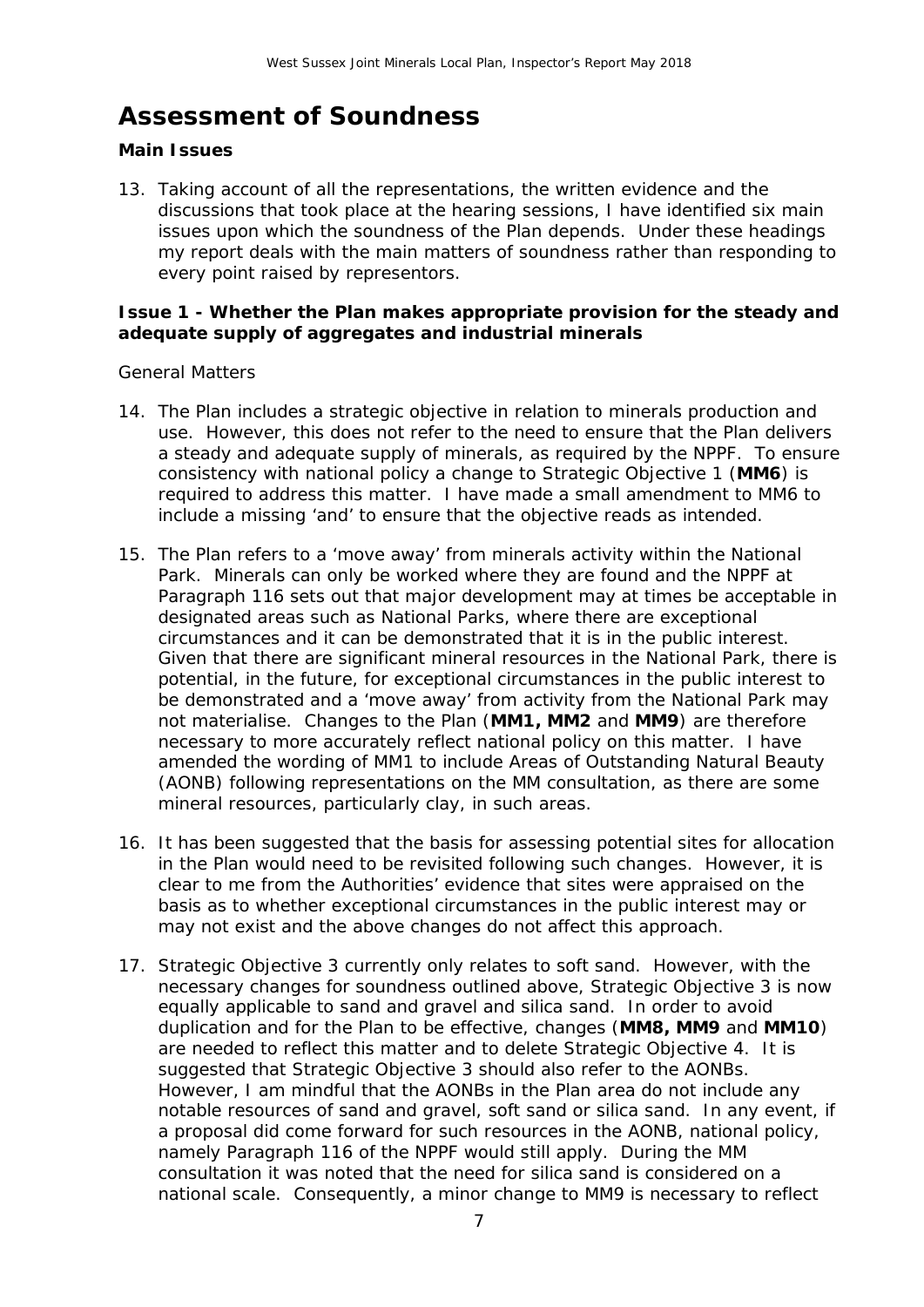this matter. This results in the reference to 'identified need' within Strategic Objective 3, rather than 'the needs of West Sussex'. I do not consider that this materially alters the objective.

- 18. For sand and gravel, including soft sand, the NPPF requires minerals planning authorities to maintain a landbank of at least seven years. To reflect this, a change is needed for soundness to Policy M1 (**MM19**) to ensure that reference is made within the policy to the need to maintain a seven year landbank. Following representations to the main modifications, I have amended the wording of MM19 to refer to 'at least' a seven year landbank to accurately reflect the wording of Paragraph 145 of the NPPF. The amendment to Policy M1 will ensure that it is positively prepared and consistent with national policy.
- 19. During the consultation on the MMs, concern has been raised that all proposals would meet criterion a) of Policy M1 and that it should be amended to allow applications to be refused when the landbank already exceeds seven years supply. However, as set out above, the NPPF requires 'at least' a seven year landbank to be maintained. I consider that the wording of Policy M1 a) as set out in MM19, would allow the Authorities to appropriately consider the need for the development when determining a planning application.
- 20. I note that the implementation and monitoring table for Policy M1 includes a target that relates to maintaining a landbank outside of the National Park. I consider that an additional MM is required to remove this reference to ensure consistency with my findings set out above (**MM85**).
- 21. In addition, a number of contextual changes (**MM7, MM12, MM13, MM14, MM15, MM16, MM18, MM32, MM33, MM34** and **MM39**) are needed to bring the Plan up-to-date with the latest information, such as the number of existing sites and future needs for different minerals. These will ensure that the Plan is effective.

#### *Soft Sand*

- 22. The Plan's proposed approach to the delivery of a steady and adequate supply of soft sand within the Plan area is: a 'managed retreat' away from existing activity in the National Park; to allocate a single site that lies outside of the National Park; and to rely on increased imports from the southeast region or windfall development to meet the identified shortfall.
- 23. It is clear from the latest LAA that there is an existing reliance from neighbouring authorities, including London markets, on West Sussex to provide soft sand, given that West Sussex is currently a net exporter. Indeed, the Mineral Sites Selection Report 2017 (Appendix 8) identifies that the resource is of local and regional importance and there is the potential for the local and regional economy to be affected unless there are suitable other alternative sources of supply to make up the shortfall.
- 24. The Authorities' evidence suggests that soft sand could be imported from Kent and to a lesser degree Oxfordshire. Kent County Council through the Duty to Co-operate note that an overprovision of soft sand that could off-set a shortfall in West Sussex would rely on the replenishment of sites coming forward, which is not a certainty. Further, Kent County Council has set out that the Plan should not rely on any imported supply from Kent.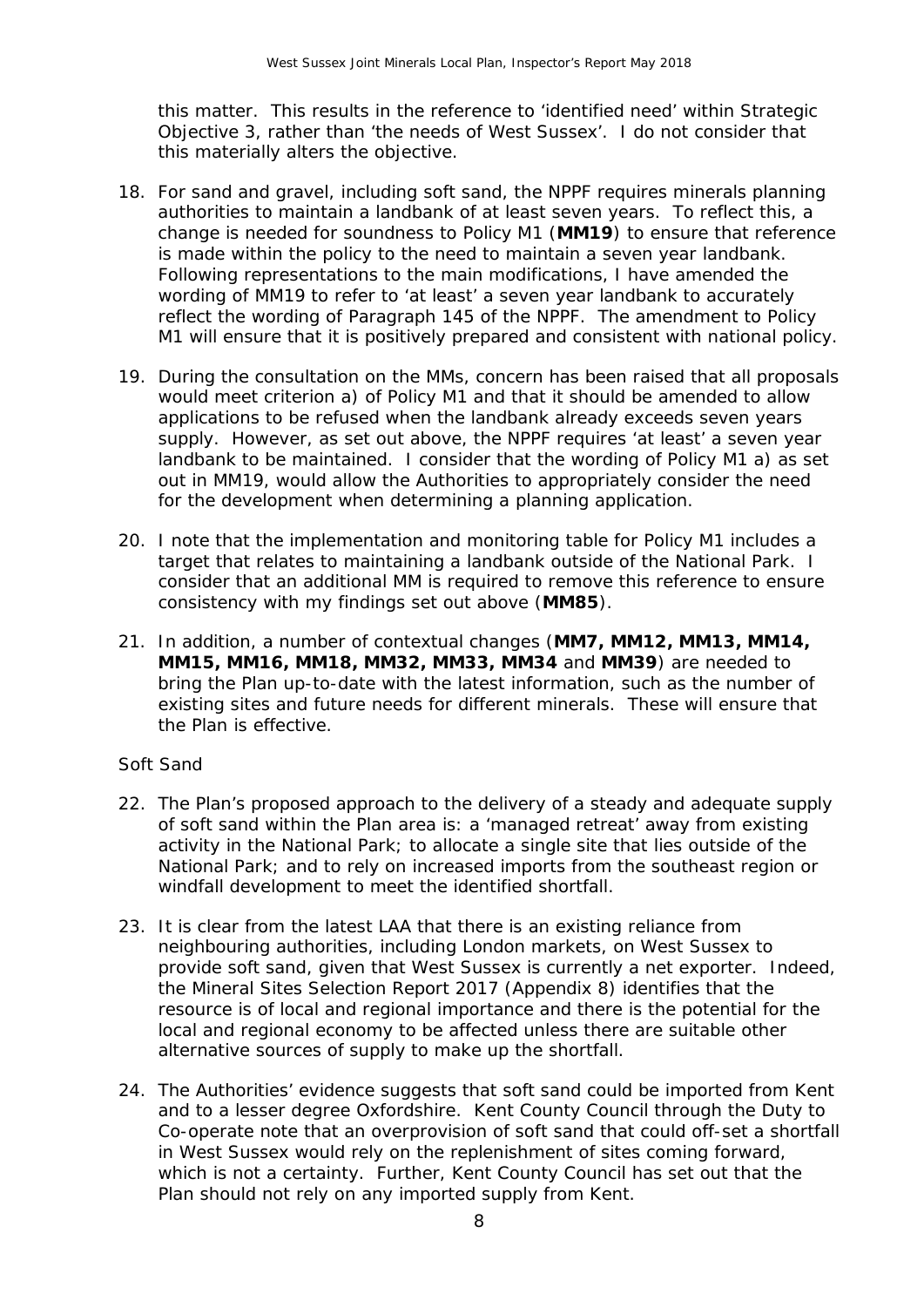- 25. Oxfordshire County Council has noted that soft sand would need to be transported by road over the likely feasible distance and that there is no scope to export soft sand by rail to West Sussex. It is also noted by Oxfordshire County Council that if West Sussex was to be supplied with soft sand from other, nearer counties, this could have the knock-on effect of increasing demand for soft sand from Oxfordshire to supply markets outside their county. It is clear from the evidence before me that Oxfordshire County Council has not as part of its own development plan sought to meet any shortfall that might arise within West Sussex.
- 26. Turning to other relevant counties in the southeast, Hampshire has indicated that there is little scope to address any shortfall of soft sand arising within the Plan area. Surrey has indicated that they are likely to be able to maintain exports to West Sussex at current levels, but that this would not help to address the identified shortfall over the Plan period. In addition, Surrey has also set out that should the level of imports into their area decrease from West Sussex then this may cause their own resources to deplete more quickly.
- 27. The Authorities confirmed during the examination that there are no formal agreements in place with any authority in the southeast region to meet any shortfall in the provision of soft sand in the Plan area. I am also mindful that the Statement of Common Ground (SOCG) for soft sand between the authorities in the southeast region states that *'…the Parties agree to continue to positively plan to meet the demand for soft sand in their areas*'.
- 28. Policy M2 would allow windfall developments to come forward. However, given the clear difficulties that the Authorities have had in identifying potentially suitable sites outside of the National Park, I consider that this cannot be relied upon to any reasonable degree.
- 29. The Authorities have stated that there is potential for marine won soft sand to contribute to a steady and adequate supply of soft sand in the Plan area, but were not seeking to rely on this to meet the identified need within the Plan. Therefore, it was agreed at the hearing sessions that this was not a viable alternative to land-won soft sand at the current time.
- 30. As a result of all of this, I consider the strategy to rely on imports from surrounding authorities and/or windfall development outside of the National Park, to provide a steady and adequate supply of soft sand and to meet the identified shortfall, to be unsound.
- 31. In addition to this, the Sustainability Appraisal (SA) identified that the proposed soft sand strategy had the potential to result in significant adverse effects in terms of transport and air quality objectives during the importation of soft sand. The Authorities did not appraise any alternatives as part of the SA, as the view was taken that exceptional circumstances in the public interest did not exist to justify major development in the National Park, in accordance with Paragraph 116 of the Framework and therefore there were no reasonable alternatives.
- 32. Notwithstanding whether exceptional circumstances that are in the public interest may or may not exist, the Authorities accepted at the hearing sessions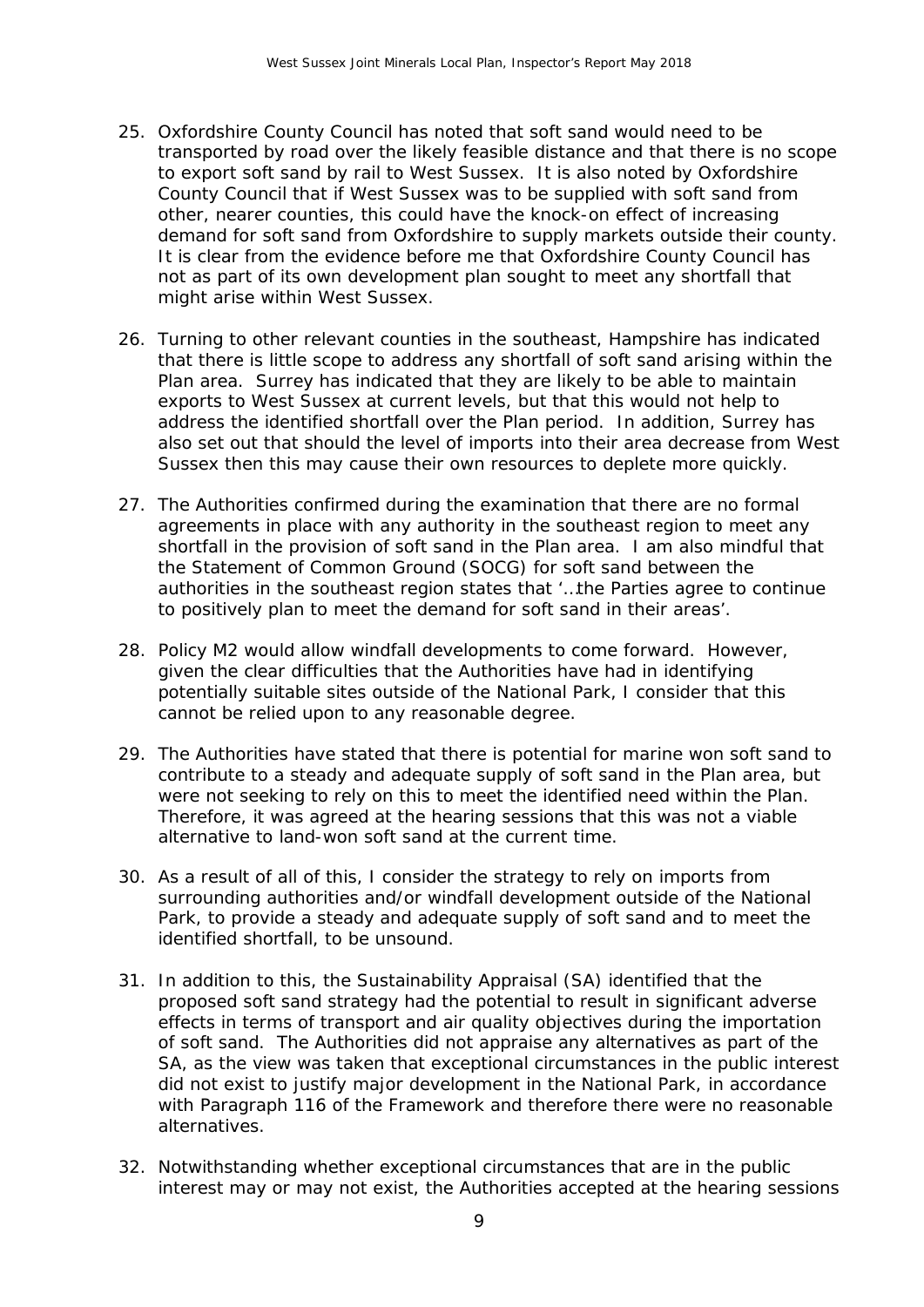that potential options for bringing forward sites outside of the National Park, where significant impacts had been identified through the site selection process, had not been appraised as a reasonable alternative against the preferred strategy, which in itself had the potential to result in significant adverse effects in terms of transport and air quality objectives. I am therefore unable to conclude that the approach to soft sand is justified and offers the most appropriate strategy, as I consider all reasonable alternatives have not been considered or appraised in the SA.

- 33. Given all of the above, I consider that the proposed strategy to deliver a steady and adequate supply of soft sand in West Sussex is not positively prepared, justified, effective or consistent with national policy and is therefore unsound.
- 34. It was discussed at the hearing sessions that it would take a significant amount of additional work to address this matter as part of the examination. To allow the rest of the Plan to come forward in a timely manner, the Authorities agreed that the most appropriate option, should I find the soft sand strategy unsound, would be to remove the proposed soft sand strategy from the Plan, including the site allocation at Ham Farm that had been selected on the basis of the unsound strategy and to undertake a focused early review of the Plan in this regard. I consider this to be an appropriate course of action, particularly given that there is currently a landbank of soft sand in the region of some 10 years.
- 35. A modification is therefore necessary (**MM22**) to revise Policy M2 to provide an interim policy for soft sand until the early review is undertaken and to commit the Authorities to starting the early review within 6 months from the adoption of the Plan and to require its submission to the Secretary of State within 2 years from the commencement of the review. The single issue soft sand review will consider the most appropriate strategy for the Plan area and will be subject to formal consultation.
- 36. It has been suggested that MM22 should include more detail in relation to development management. However, I am mindful that if a proposal for soft sand was to come forward, it would be considered against all of the policies in the Plan, including those in relation to development management.
- 37. Further, changes (**MM21** and **MM24**), are also necessary to replace the supporting text to provide suitable context to Policy M2. MM21 refers to additional soft sand resources being needed towards the end of the Plan period. Given the current landbank and the information provided during the hearing sessions in relation to the end dates of existing extraction site permissions, I consider this to be a reasonable expectation.
- 38. It has been suggested that the shortfall figure of 2.36 million tonnes set out in MM22 is incorrect as it does not reflect the figure in the latest LAA. However, as part of the examination the Authorities provided more up-to-date data than is currently available within the latest LAA that was published in January 2017. I consider the most up-to-date figure is the most appropriate to be used. Notwithstanding this, I am mindful that due to the way in which Policy M2 would be worded, this figure would ultimately be replaced by the latest figure in the LAA once a new one has been published by the Authorities.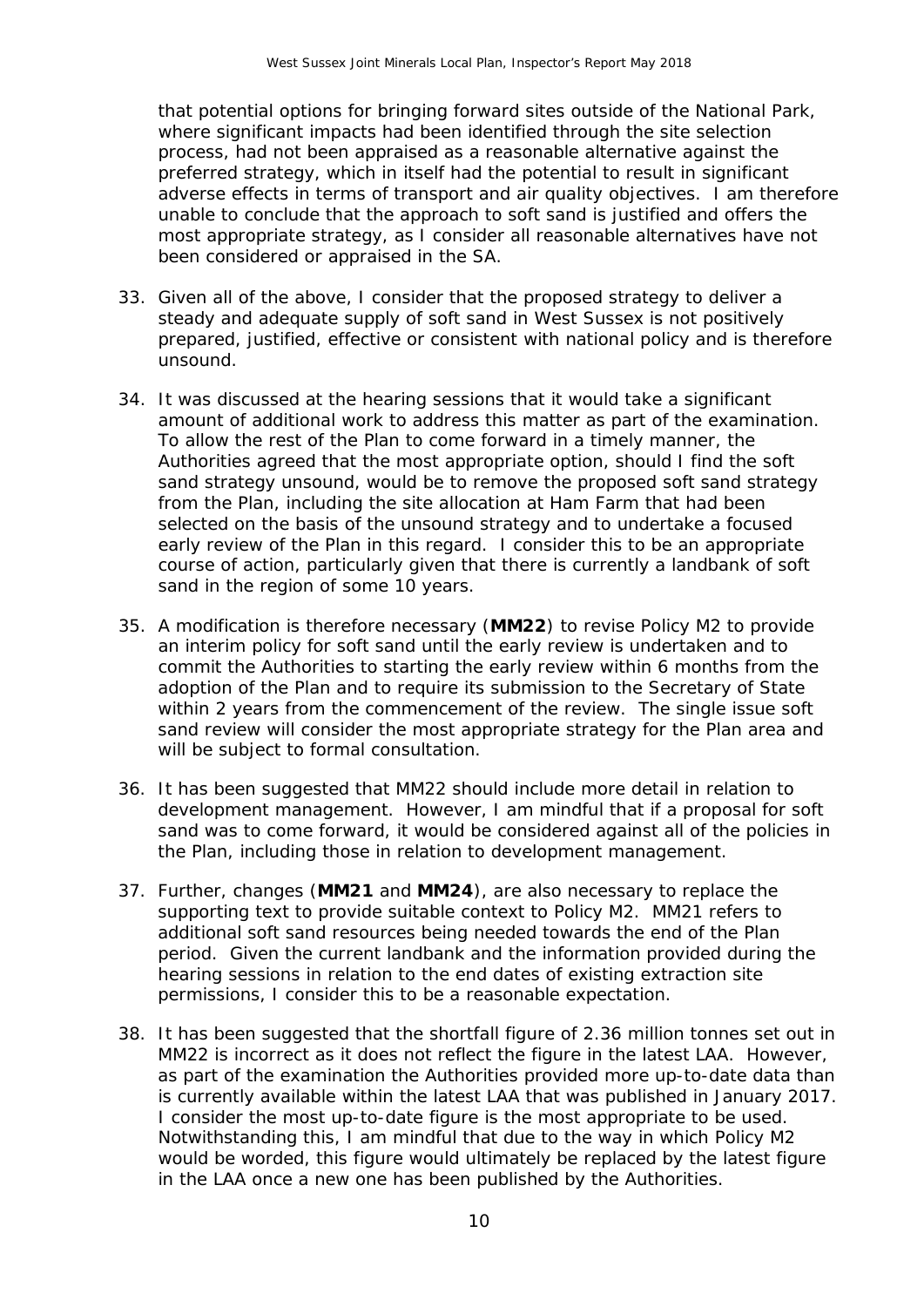39. A number of modifications are also necessary to remove the Site Allocation at Ham Farm, Steyning from the Plan (**MM3, MM4, MM53, MM54, MM55, MM76** and **MM84**).

#### *Silica Sand*

- 40. The Plan sets out that West Sussex has not been a significant producer of silica sand and that any silica sand production is a result of or secondary to the extraction of soft sand. The Authorities have proposed a modification (**MM26**) to the supporting text to make this clear and to set out suitable context for Policy M3. MM26 includes a reference to there being no processing facilities specifically for silica sand in West Sussex. However, it has been brought to my attention that there is a processing facility at Minstead Quarry that, whilst not currently operational, could be used in the future should sand extraction resume on site. An amendment to MM26 to remove this reference is therefore necessary for the Plan to be effective.
- 41. The known silica sand reserves in West Sussex are located within the National Park. The Plan does not seek to make provision for silica sand through the allocation of sites, but contains a criteria based policy (Policy M3) that would allow the extraction of silica sand in the National Park, where a scheme can demonstrate exceptional circumstances and that it is in the public interest, in line with Paragraph 116 of the NPPF.
- 42. There is a national market for silica sand because of its significance and I consider that the need for additional silica sand should be considered on this basis. I have been provided with evidence to suggest that there are sufficient silica sand permitted reserves within England and Scotland to deliver a stock of permitted reserves of well over 10 years. It has, however, been suggested that there is or soon will be a national shortage of high quality silica sand that is suitable for clear glass / sodium silicate use and that therefore the Plan should allocate a site(s) to meet such needs. Paragraph 146 of the NPPF sets out that minerals planning authorities should plan for a steady and adequate supply of industrial minerals by providing a stock of permitted reserves to support the level of actual and proposed investment required for new or existing plant and the maintenance and improvement of existing plant and equipment for silica sand of at least 10 years for individual silica sand sites and at least 15 years for silica sand sites where significant new capital is required. Evidence provided as part of the examination indicates that there is broadly 5.5 years of permitted reserves (nationally) for high quality silica sand that is suitable for clear glass / sodium silicate use.
- 43. Whilst minerals can only be worked where they exist, it must be acknowledged that the resources of high quality silica sand suitable for clear glass / sodium silicate use, in this case, are located in the National Park. Paragraph 141 of the NPPF sets out that when determining planning applications, local planning authorities should '*as far as is practical, provide for the maintenance of landbanks of non-energy minerals from outside National Parks, the Broads, Areas of Outstanding Natural Beauty and World Heritage sites, Scheduled Monuments and Conservation Areas'*.
- 44. Further, Paragraph 116 of the NPPF addresses major development in designated areas, including National Parks. This advises that planning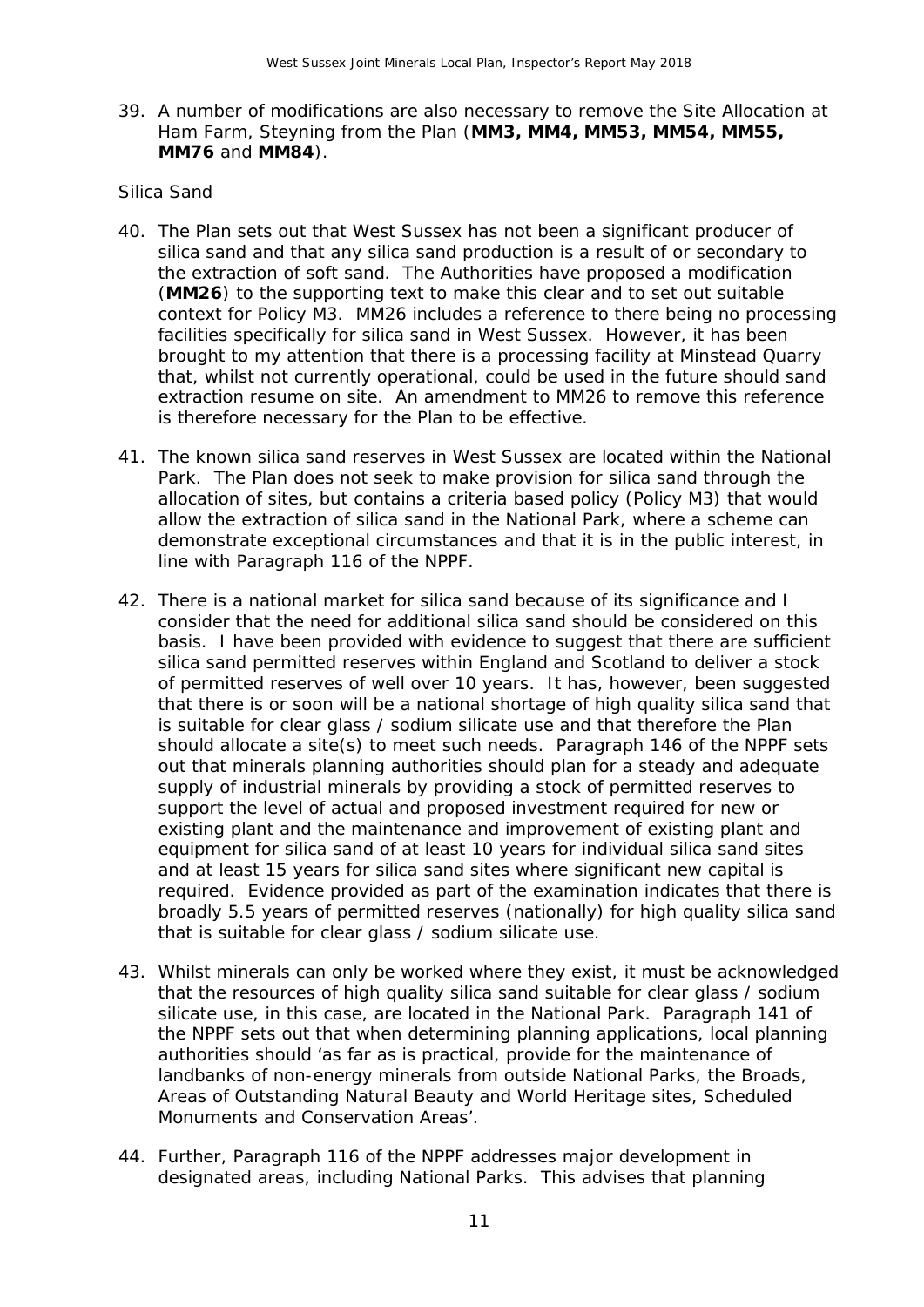permission should be refused for major developments in designated areas except in exceptional circumstances and where it can be demonstrated they are in the public interest. One of the considerations as to whether exceptional circumstances that are in the public interest exist, is the *'…scope for, developing elsewhere outside the designated area, or meeting the need for it in some other way*'.

- 45. It has been suggested by several parties that any need considerations should be based purely on permitted reserves. Given there is a national market for silica sand and that the resource in this case is located in a National Park, I consider that it is necessary to examine what is being done on a national basis to plan for additional resources of high quality silica sand that is suitable for clear glass / sodium silicate use. I understand that minerals planning authorities that accommodate silica sand have recently set up regular national meetings which will consider how best to plan for the national need for silica sand. This approach is consistent with Paragraph 146 of the NPPF, which states that minerals planning authorities should plan for a steady and adequate supply of industrial minerals by *'co-operating with neighbouring and more distant authorities to co-ordinate the planning of industrial minerals to ensure adequate provision is made to support their likely use in industrial and manufacturing processes*'.
- 46. The evidence provided by the Authorities and representors has identified that there is the potential for allocated sites within adopted Development Plan Documents (Surrey and Norfolk, who I understand has now adopted the Single Issue Silica Sand Review) to contribute a further 6.5 million tonnes of silica sand resource that is suitable for clear glass / sodium silicate use. Should these come forward, as envisaged in those development plans there would be in the region of 10 years worth of supply that is suitable for clear glass / sodium silicate use. The site allocations within the adopted development plans would have been examined and considered to be deliverable. In addition to the identified site allocations, I am mindful that Norfolk has also identified some areas of search in order to provide for a steady and adequate supply of silica sand, which is likely to include silica sand that is suitable for clear glass / sodium silicate use. Further, the area of search at Chilmead Farm in Surrey also has the potential to produce in the region of 1.2 million tonnes of high quality silica sand that is suitable for clear glass / sodium silicate use. It is therefore evident that the need for additional silica sand that is suitable for clear glass / sodium silicate use is to a reasonable degree being planned for within the national market area and outside of designated landscapes.
- 47. Given that the Plan area has not in the past played any significant role in the supply of silica sand in the national market; that there are no manufacturing industries reliant on a supply of silica sand from West Sussex; and the other clear efforts being made nationally to address the need for additional silica sand that is suitable for clear glass / sodium silicate use, outside of designated landscapes, I consider that a criteria based policy approach that would allow proposals to come forward if exceptional circumstances are demonstrated and where it is in the public interest, is a sound approach.
- 48. This approach would allow proposals to come forward and be considered if there is a worsening trend in terms of the supply of silica sand that is suitable for clear glass / sodium silicate, for example if site allocations in other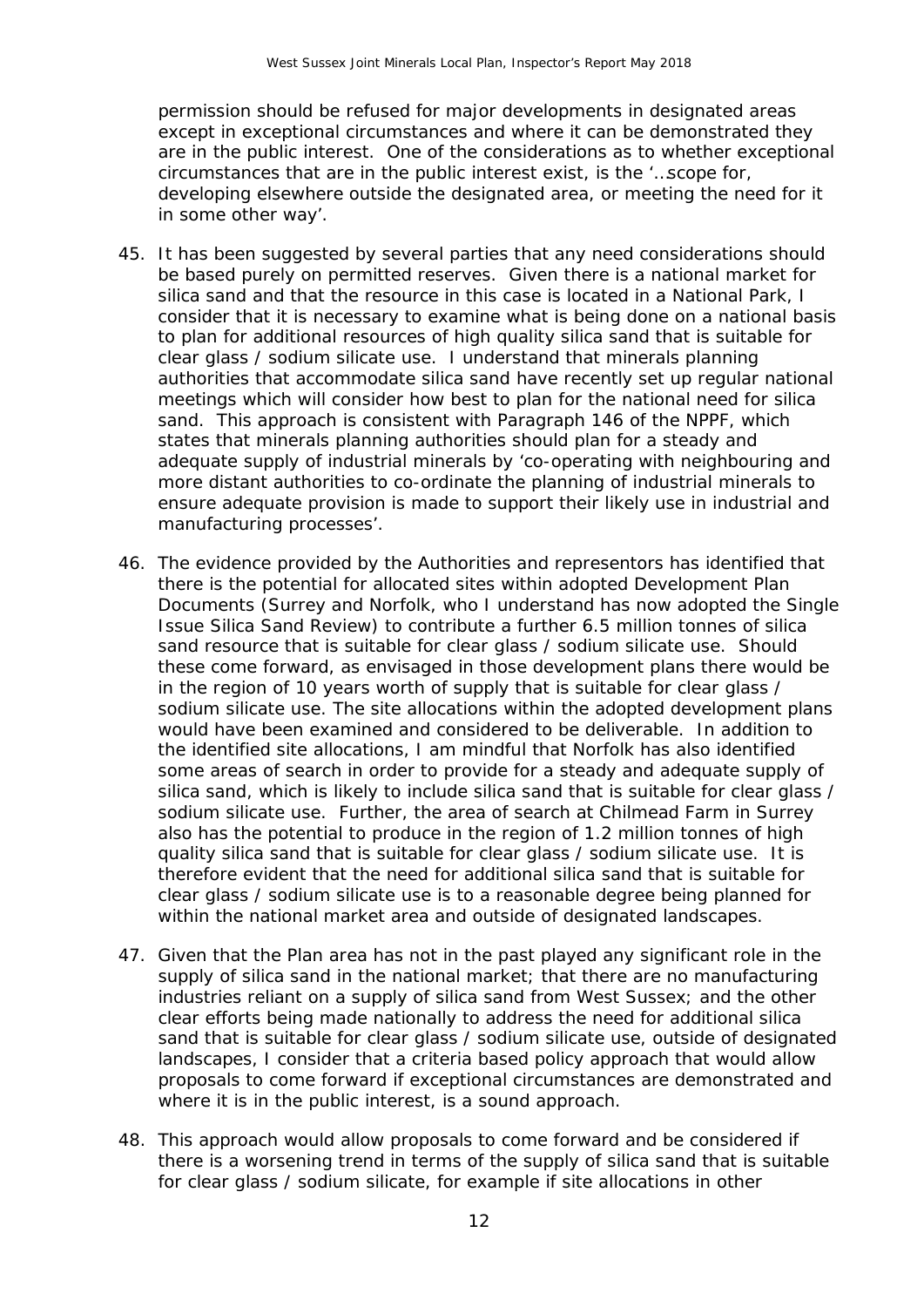development plans fail to be delivered. This situation will need to be monitored carefully. I am also mindful that there is a statutory requirement to review Plans every 5 years and such matters including the national position in terms of silica sand would therefore also be reviewed in the not too distant future. Given all of the above, I conclude that the Plan's approach to the steady and adequate supply of silica sand, including that which is suitable for clear glass / sodium silicate use, is sound.

- 49. Turning to associated matters, the Authorities have put forward modifications to Policy M3 and the supporting text to seek to ensure that the best use of silica sand is secured to ensure that such deposits are used for industrial enduses and not for aggregate use. Having regard to the representations made during the main modification consultation, I have concerns with regard to such changes. This is on the basis that the end-use of the resource would be difficult to secure and enforce. Therefore, planning conditions or legal obligations are unlikely to be able to be enforced. Such a requirement could also stifle competition. Notwithstanding this, I am mindful that part (a) of Policy M3 requires there to be a demonstrable need for the resource and therefore a suitable market for the material. I consider that this would allow a thorough examination of the need for the silica sand resource to be undertaken and this would ensure that the resource is used for appropriate purposes, in accordance with Paragraph 142 of the NPPF. Consequently, I do not consider the proposed modifications in this regard are necessary for soundness.
- 50. Changes (**MM25, MM28, MM29** and **MM30**) are needed to the supporting text and monitoring framework for Policy M3 to ensure that the Plan refers to a stock of permitted reserves rather than to a landbank to ensure consistency with national policy. In order for the Plan to be effective, an amendment (**MM27)** is also needed to the stated strategy for silica sand, to make clear that this includes safeguarding the entire identified silica sand resource.
- 51. I understand that there are proven silica sand reserves at a site (referred to as 'Horncroft'), which is located outside of the minerals safeguarding area for sand shown within Appendix E of the Plan, which forms part of the policies map. In order for this part of the Plan to be consistent with national policy, the minerals safeguarding area for sand, will need to be revised to incorporate the Horncroft site. On a related matter, the built up area boundary of Crawley also needs to be updated within the policies maps.

#### *Clay*

- 52. It has been suggested that the proposed extension to West Hoathly Brickworks will not result in a stock of permitted reserves of at least 25 years to the Brickworks. However, the allocation was the only one put forward and it would, nonetheless, make an important contribution to the stock of permitted reserves. Policy M5 also includes criteria that would allow for other sites to come forward in the future, if needed. I consider this to be an appropriate and sound approach.
- 53. Policy M5 does, however, refer to maintaining a landbank, whereas national policy requires the maintenance of a stock of permitted reserves. To ensure consistency with national policy, changes to Policy M5 (**MM37**), the supporting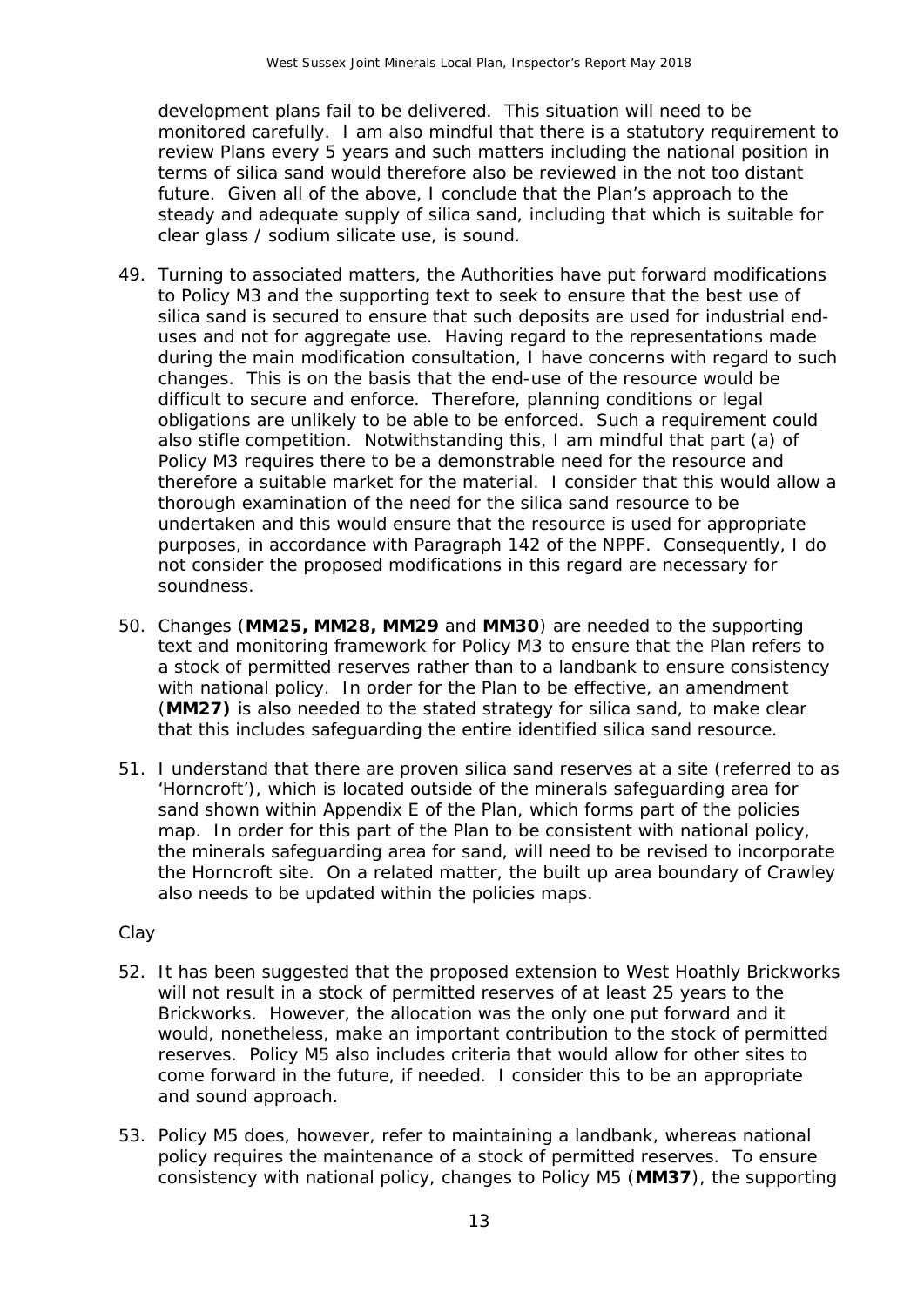text (**MM35**) and to the monitoring framework (**MM38**) are required for soundness. A change (**MM36**) is also required to the supporting text to make clear that part of the strategy for clay is to safeguard the brick-making clay resource, this will ensure compliance with national policy.

#### *Other related matters*

54. Policy M8 of the Plan relates to minerals processing. However, it is not entirely clear what processing activities the policy relates to and changes are needed to Policy M8 (**MM43**), the supporting text (**MM44, MM45** and **MM46**) and to the glossary (**MM81, MM82** and **MM83**) to provide clarity and to ensure consistency with national policy.

#### *Main issue conclusion*

55. The Plan, when considered with the recommended modifications, provides an appropriate basis to secure a steady and adequate supply of aggregates and industrial minerals.

#### **Issue 2 - Is the Plan's approach to safeguarding justified and consistent with national policy**

#### *Policy M9: Safeguarding Minerals*

56. The policy sets out that the entire mineral resource is safeguarded, through Minerals Safeguarded Areas (MSAs), which are illustrated in the policies map that form appendices to the Plan. However, Policy M9 itself does not refer to these maps to provide a suitable spatial context. In addition, Policy M9 refers to the umbrella term of sand and gravel, which has led to some confusion if this includes soft sand (including the potential for silica sand). A change (**MM47**) is necessary to address these matters and for the Plan to be effective.

#### *Policy M10: Safeguarding Minerals Infrastructure*

- 57. It has been suggested that the approach of Policy M10 to safeguarding temporary wharves that do not benefit from permanent permission is not consistent with national policy. Whilst the NPPF at Paragraph 143 does not refer to temporary safeguarding, I consider that to permanently safeguard such sites after planning permission for mineral use has expired, would not be an appropriate approach, as it could lead to sites laying derelict for long periods of time and that is not, in my view, what the NPPF intends.
- 58. In a similar manner, concern has been raised that criteria (a) and (d) of Policy M10 are too flexible and could result in much needed wharf and rail depot capacity being lost to non-minerals related development. However, it is clear that Policy M10 would only allow the redevelopment of a permanently safeguarded site: if the site or infrastructure is no longer suitable for continued use; or the loss of the site is part of a wider strategy or scheme that has wider social and/or economic benefits that outweigh the retention of the site or infrastructure; or a suitable replacement has been identified that is available. Again, I consider that to place a blanket ban on all safeguarded sites from being redeveloped, without the consideration of any other factors could lead to sites that are no longer needed laying derelict for long periods of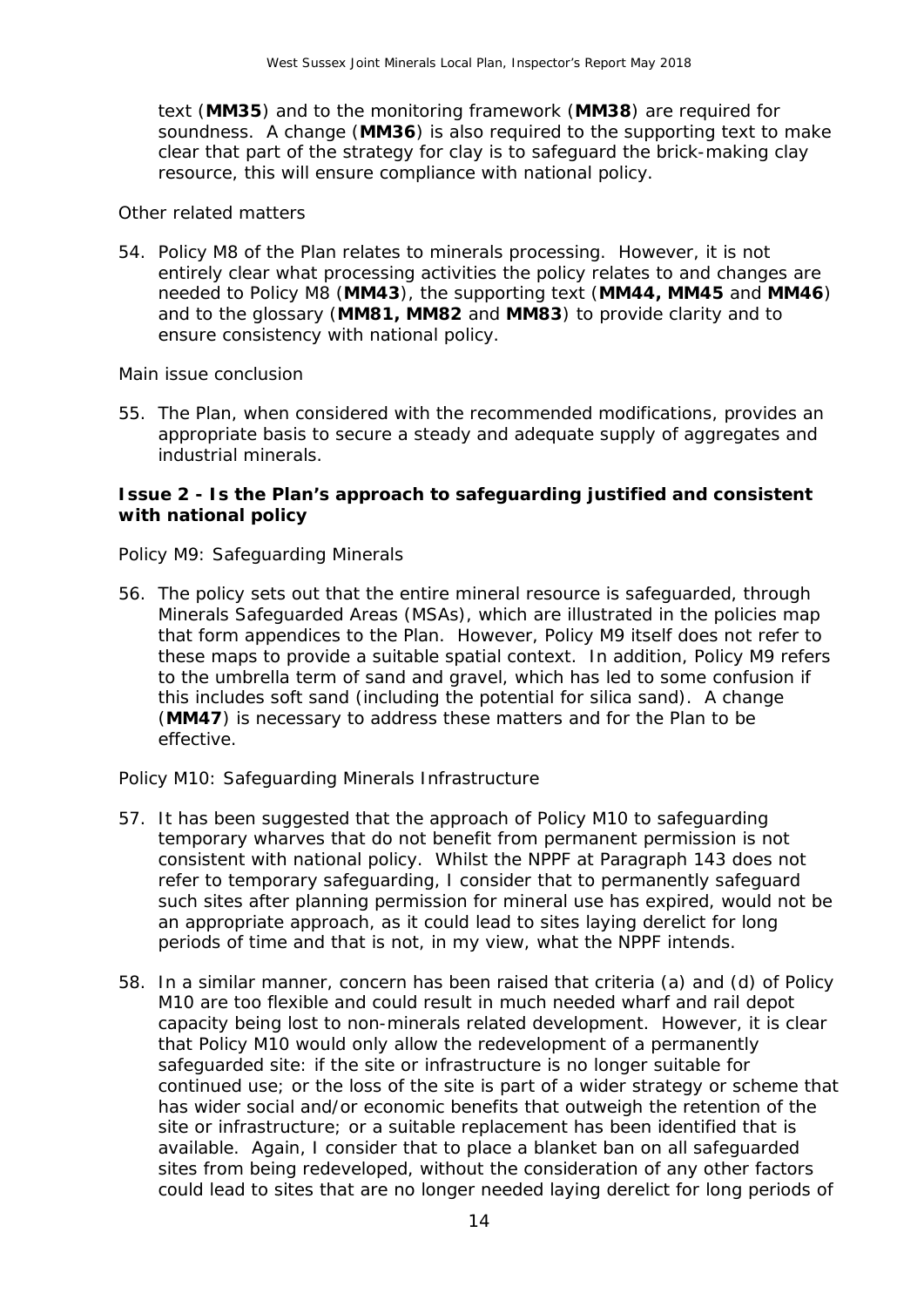time and that is not what the NPPF intends. Overall, I consider that the approach to safeguarding minerals infrastructure in Policy M10 is sound. Although, changes (**MM48, MM49** and **MM77**) are needed to Policy M10 and Appendix D to refer to policies maps rather than inset maps, for the policy to be effective.

- 59. On a related matter, I consider that there is sufficient spare capacity at the permanent minerals infrastructure facilities, as identified in the LAA, to accommodate an increase in demand over the Plan period, including the potential for soft sand to be gained from marine sources.
- 60. Several changes to the supporting text of Policy M10 are required to ensure that the Plan is effective. These include: the addition of brickworks as a type of safeguarded minerals infrastructure (**MM51**); ensuring consistency within the Plan and with the Minerals Safeguarding Guidance that has been published alongside the Plan in terms of the potential for buffers that may be required to sensitive uses (**MM52**); and to provide important context for the safeguarded site at Ardingly Rail Depot (**MM50**).

#### *Main issue conclusion*

61. I consider that the Plan's approach to safeguarding, when considered with the recommended modifications is justified and consistent with national policy.

#### **Issue 3 - Whether the site selection process, including its methodology and criteria is justified, effective and consistent with national policy and whether the Extension to West Hoathly Brickworks site allocation is acceptable in environmental terms and in all other regards**

#### *Site Selection Methodology*

- 62. The site selection methodology and criteria is set out in the Mineral Site Selection Report (MSSR) (JMLP/OSD/012). The MSSR describes that there were five key stages undertaken to assess the suitability of sites for allocation in the Plan. The MSSR includes the assessments of all mineral site types, including those sites put forward by the industry following a 'call for sites', for which there has been subsequently no need to make allocations (such as for sand and gravel). It is clear that the Authorities' approach was at an early stage to assess whether a site was 'acceptable in principle' against a number of set criteria. I consider that the criteria provide a sufficient framework to consider whether, at a high level, sites are 'acceptable in principle', in accordance with national policy.
- 63. I consider the Authorities' approach to considering the individual merits of each site and whether it is likely to be 'acceptable in principle' before considering whether they are required as part of the strategy or would be in accordance with the strategy and/or overarching national policy to be reasonable. This is because plan making requires the collation of significant evidence and refinement through consultation stages over several years. Consequently, it is not always possible to know early on in the Plan making process if a site(s) is/are going to be required as part of the final overall strategy that is put forward in the Plan. I therefore find the Authorities' staged approach to the consideration of sites to be acceptable.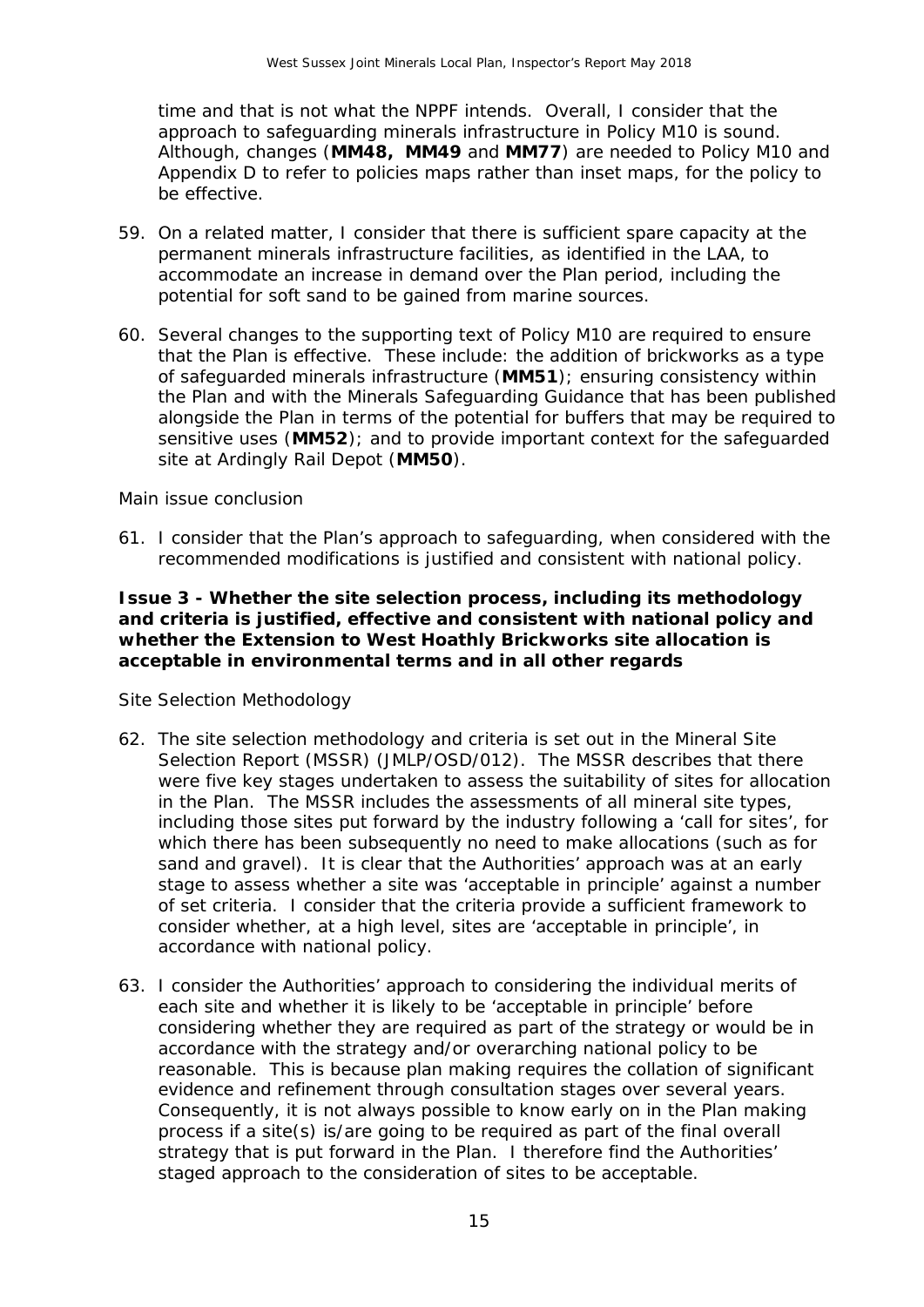64. It has been suggested that there are some inconsistencies and errors in the scoring of sites within the MSSR. I consider that in undertaking such a large task it can inevitably result in some minor errors. However, overall I am satisfied that the Authorities' site selection methodology and its application, including the 'traffic light system' is robust and sound. In addition, in many cases the scores given require planning judgements to be made. Several of the concerns above relate to the Hambrook sites, however, it is important to note that these sites do not form part of the Plan.

#### *Extension to West Hoathly Brickworks*

- 65. The proposed extension to West Hoathly Brickworks would provide the brickworks with up to 3 years of supply and is approximately 9 hectares in size. The site is located within the High Weald AONB. Paragraph 116 of the NPPF sets out that major development within AONBs should not be allowed unless there are exceptional circumstances and where it can be demonstrated it is in the public interest. The same paragraph also sets out a number of considerations that are of relevance to the consideration of whether exceptional circumstances exist. These are: the need for the development, including in terms of any national considerations, and the impact of permitting it, or refusing it, upon the local economy; the cost of, and scope for, developing elsewhere outside the designated area, or meeting the need for it in some other way; and any detrimental effect on the environment, the landscape and recreational opportunities, and the extent to which that could be moderated. These criteria are also reflected in Policy M13 of the Plan.
- 66. The NPPF at Paragraph 146, sets out that minerals planning authorities should plan for a steady and adequate supply of industrial minerals by providing a stock of permitted reserves of at least 25 years for brick clay and for cement primary and secondary materials to support a new kiln. The need to secure a stock of suitable reserves of some 25 years demonstrates the importance of the resource, which is at the least of regional importance. It is clear that the site allocation is needed to contribute to securing a stock of permitted reserves for the West Hoathly brickworks. Turning to the local economy, the Authorities MSSR identifies that some 40 people are employed by the brickworks. Should the brickworks have to close because of a lack of a clay source, this would result in a notable impact on employment. In addition, the output from the brickworks is a major contributor to the local and regional economy.
- 67. The Authorities' evidence on potential alternatives within the MSSR is contradictory. The report in Appendix 8 identifies that there may be potential to import clay from sites in East Sussex, namely Little Standard Hill, Ninfield and Ashdown Brickworks, Bexhill and therefore exceptional circumstances do not exist. However, the main body of the report at Paragraph 3.52, states that there is uncertainty that any permission to export clay from East Sussex would be allowed and therefore, to guarantee the continued operation of the brickworks, and to safeguard the associated employment at the site, it is in the public interest to allocate the site.
- 68. At the hearing sessions, the Authorities accepted that Paragraph 116 of the NPPF states that to justify major development in an AONB, exceptional circumstances must exist and it must be demonstrated that it is in the public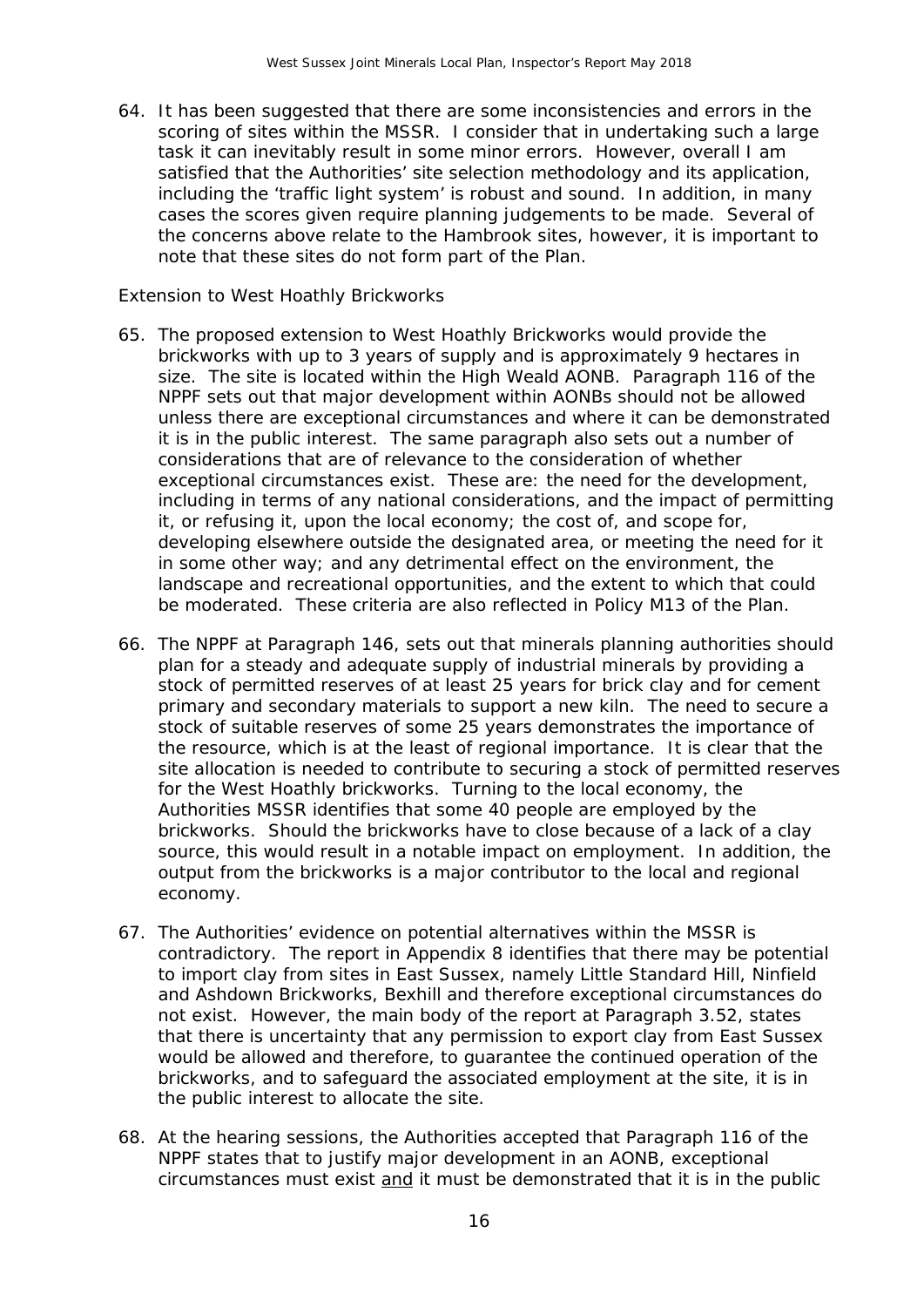interest. The Authorities did, however, at the hearing session set out that there is significant uncertainty with regard to the potential to export clay from East Sussex to the West Hoathly Brickworks and on that basis, and having regard to all other matters associated with Paragraph 116 of the NPPF, they argued exceptional circumstances, which is in the public interest do exist.

- 69. The importation of clay from the existing sites at Little Standard Hill, Ninfield and Ashdown Brickworks, Bexhill to West Hoathly brickworks would result in a significant increase in vehicle movements to the site over a long distance. Additionally, it appears that the likely route from the two sites in East Sussex to West Hoathly would be via the A22, which runs through the Ashdown Forest Special Area of Conservation (SAC). It is unclear whether alternative routes would be possible or viable.
- 70. The Authorities have set out that the importation of clay to the brickworks could result in additional costs which might affect the viability of the brickworks. I consider that this is an important factor, bearing in mind the distance that the clay would need to be transported. Given this, I am of the view that there is a significant level of uncertainty that the importation of clay to the brickworks from East Sussex is a likely or viable option.
- 71. The Landscape Sensitivity and Capacity Assessment (2011) that has been undertaken determined that the site has a medium to high sensitivity and low to moderate capacity to accommodate minerals development. However, the assessment also notes that the low-lying topography allows scope for the mitigation of visual impacts, by planting to reduce visibility from the hills to the northwest. I observed on my site visit that there is a good sense of enclosure that is provided by the existing woodland and hedgerows. Further, there is a good level of screening along the road and to the village to the south and southeast.
- 72. The development principles for the site would require that any extraction is undertaken in small areas in sequence to minimise any visual intrusion along with perimeter mounding and additional planting. I consider that this would help to ensure that any potential landscape and visual impacts were minimised. There will inevitably be some impact on the special qualities of the AONB and the potential for some cumulative impacts with the existing brickworks during the operation of the site. However, given the above, I am not of the view that there would be a significant level of harm. Further, the site would only see clay extraction for approximately 3 years and I consider that the site can be restored in such a way, in accordance with the development principles of the site, which would conserve and possibly even enhance the purpose and special qualities of the High Weald AONB in the longer term. This view is also shared by the High Weald AONB Unit in their consultation response.
- 73. Overall and on balance, I am satisfied when having regard to the considerations listed in Paragraph 116 of the NPPF that exceptional circumstances exist and it is in the public interest to allocate the site within the High Weald AONB.
- 74. Concern has also been raised in relation to the potential for increased transport movements and the effect that this would have on local residents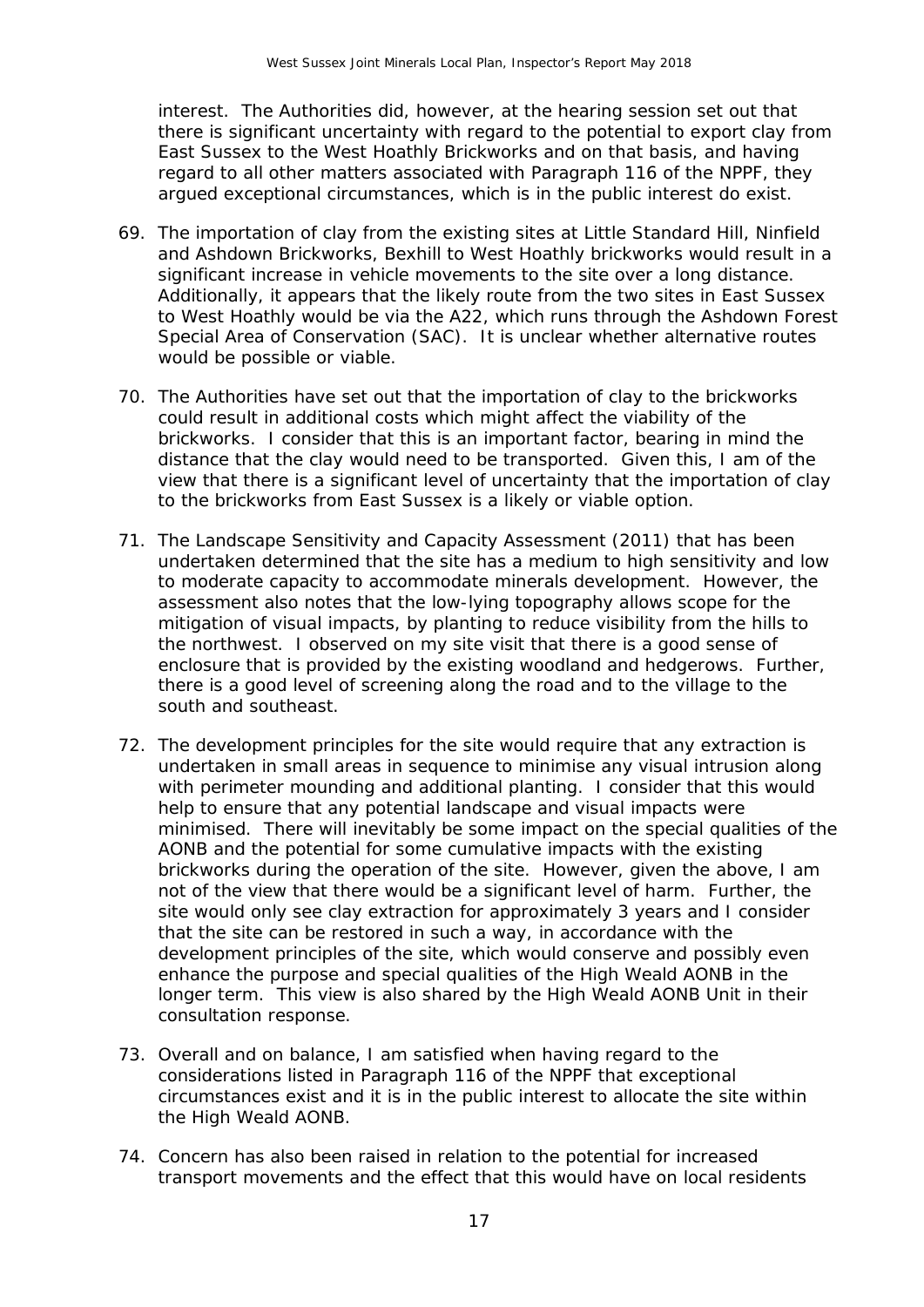and on the Ashdown Forest SAC, having regard to the Wealden Judgement<sup>[1](#page-17-0)</sup>. However, the Authorities confirmed at the hearing sessions that the extracted clay would be moved to the brickworks internally and there would be no additional transport movements generated as the site would be worked sequentially to the existing clay pit. It was also confirmed that it is fully anticipated that the brickworks would continue to operate as existing, in terms of transport movements and no new planning permission would be required for the operation of the brickworks itself. As a result, I consider that the site allocation would be unlikely to result in any additional effect on local residents or have any adverse effect on the Ashdown Forest SAC, in terms of transport and nitrogen deposition. The Habitats Regulations Assessment (HRA) of the Plan (December 2016), did screen the site in for Appropriate Assessment (AA), but this was based on water quality matters and not in relation to transport movements.

75. The supporting text to Policy M11: Strategic Minerals Allocations, includes a number of development criteria for the site that any future planning applications must address. I consider that a number of changes (**MM56** and **MM57**) are needed to ensure that the Plan is effective and consistent with national policy. These relate to ensuring suitable regard is had to ancient woodland and to avoid unnecessary duplication. In addition, for the Plan to be effective and to correct an error, an amendment is needed (**MM58**) that requires a site liaison group to be set up, if considered necessary, rather than a continuation of a suggested existing group that I am informed does not exist. Finally, I have been made aware that the existing site boundary (blue line) for the site illustrated in Appendix C does not include all of the land owned by the operator. A change will therefore need to be made to the policies map (Appendix C) to address this matter for the Plan to be effective.

#### *Main issue conclusion*

1

76. I consider that the site selection process, including its methodology and criteria is justified, effective and consistent with national policy and the Extension to West Hoathly Brickworks site allocation is acceptable in environmental terms and in all other regards.

#### **Issue 4 – Whether the Plan's approach to oil and gas (both conventional and non-conventional i.e hydraulic fracturing) is justified and consistent with national policy and guidance**

77. The Plan includes two policies in relation to oil and gas. These relate to conventional and non-conventional (including hydraulic fracturing) hydrocarbons. I have received many representations that raise concern with regard to hydraulic fracturing and suggest that it should not take place and would not help to achieve climate change targets. However, the Government is clear that shale gas has the potential to provide the UK with greater energy security, growth and jobs.

<span id="page-17-0"></span><sup>&</sup>lt;sup>1</sup> Wealden District Council v. Secretary of State for Communities and Local Government, Lewes District Council and South Downs National Park Authority [2017] EWHC 351 (Admin).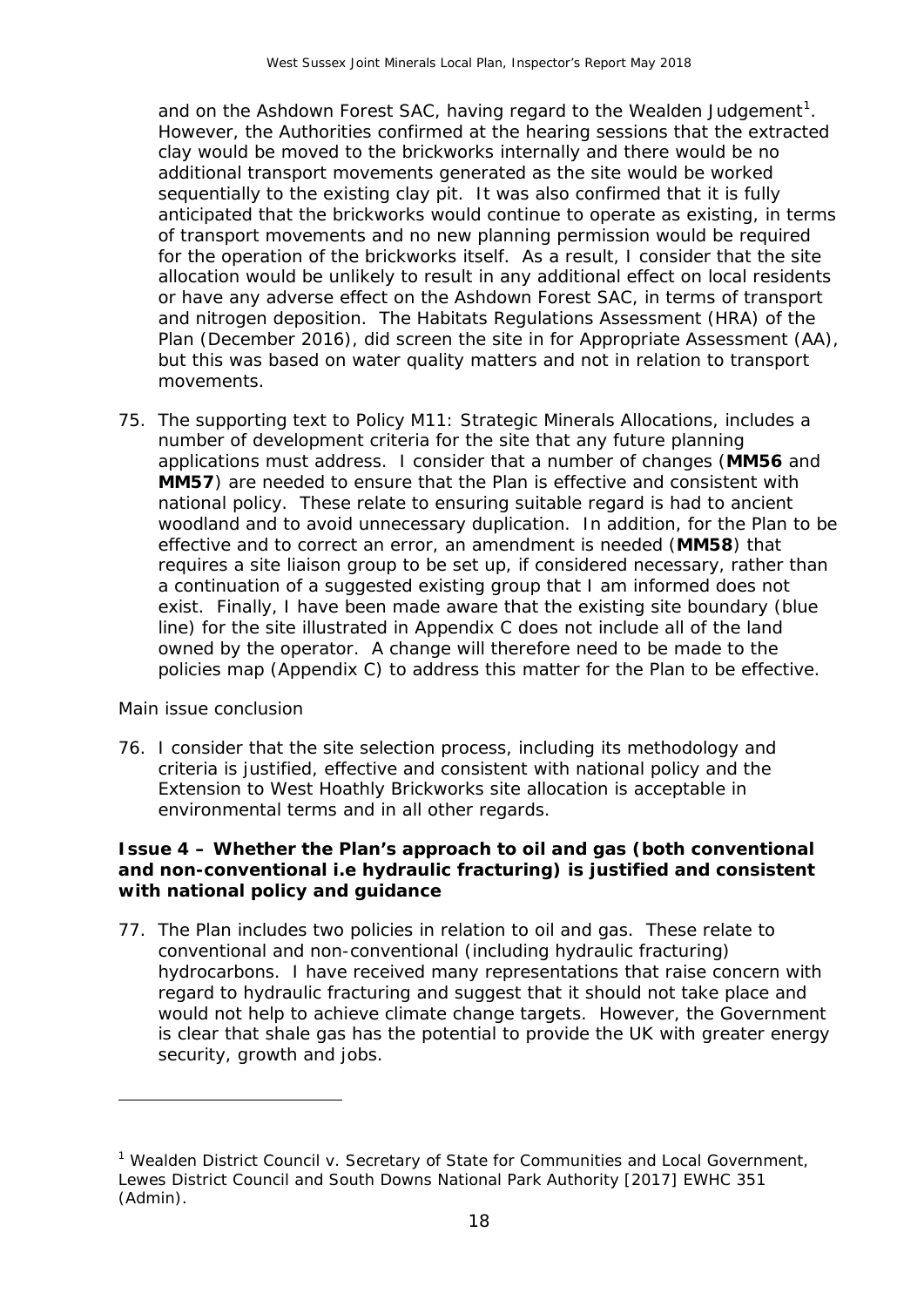- 78. It has been suggested that techniques utilising acidisation should be considered in their own right and be subject to more robust protection measures. However, there is no such distinction made in legislation, national policy or guidance. I consider that the approach of the Plan to have two policies relating to conventional and non-conventional (including hydraulic fracturing) hydrocarbons to be in accordance with current legislation (for example the Infrastructure Act 2015 and the Onshore Hydraulic Fracturing (Protected Areas) Regulations 2016), national policy and guidance. The Authorities have defined hydraulic fracturing as per the Infrastructure Act, which they consider appropriate in their own local circumstances. No substantive evidence was provided to the examination to indicate otherwise. I consider that the Plan's policies will ensure that all oil and gas related proposals will be suitably considered and determined.
- 79. It is submitted by several parties that an Environmental Impact Assessment (EIA) should be required for all proposals for hydraulic fracturing, including those for advanced well stimulation techniques utilising acidisation. However, the EIA Regulations (2017) sets out when such proposals should be subject to an EIA. There is no statutory basis to require an EIA where it is not required by the Regulations. Further, I consider that there is no need within the policies to duplicate the requirements of other development management policies within the Plan, as these will apply to proposals for conventional and non-conventional hydrocarbons.
- 80. Policies M7a and M7b currently require the proposal site to be the least sensitive, deliverable location, from which the target reservoir can be accessed. However, I consider this to be an overly onerous requirement, which is not supported by national policy or guidance. Whilst I am of the view that the consideration of alternative deliverable sites is an appropriate measure to ensure applicants have had full regard to all feasible environmental options, I consider that the focus should be on the delivery of an acceptable environmental option, taking into account other deliverable alternative sites. This does not mean that the 'least harmful' site considered would be acceptable, as has been suggested, as all other aspects of the policies would need to be satisfied, which includes comprehensive environmental criteria.
- 81. This approach would accord with national policy and guidance, particularly Paragraph 143 of the NPPF that states as part of plan-making, environmental criteria should be set out '*so as to ensure that permitted operations do not have unacceptable adverse impacts on the natural and historic environment…*'. Given the above, changes (**MM40, MM41 and MM42**) are therefore required to Policies M7a and M7b, along with the supporting text in this regard.
- 82. For Policies M7a and M7b to be effective and consistent with national policy, a number of other changes (**MM40 and MM41**) are necessary to: avoid duplication; to refer to the historic environment and to correct the terminology for designated ecological sites. The MMs to both policies that were consulted upon proposed to delete part (a) (iv) in both policies to avoid duplication (amongst other changes). However, this was a drafting error and should not have been deleted. I have therefore not removed part (a) (iv) from the policies in MM40 and MM41.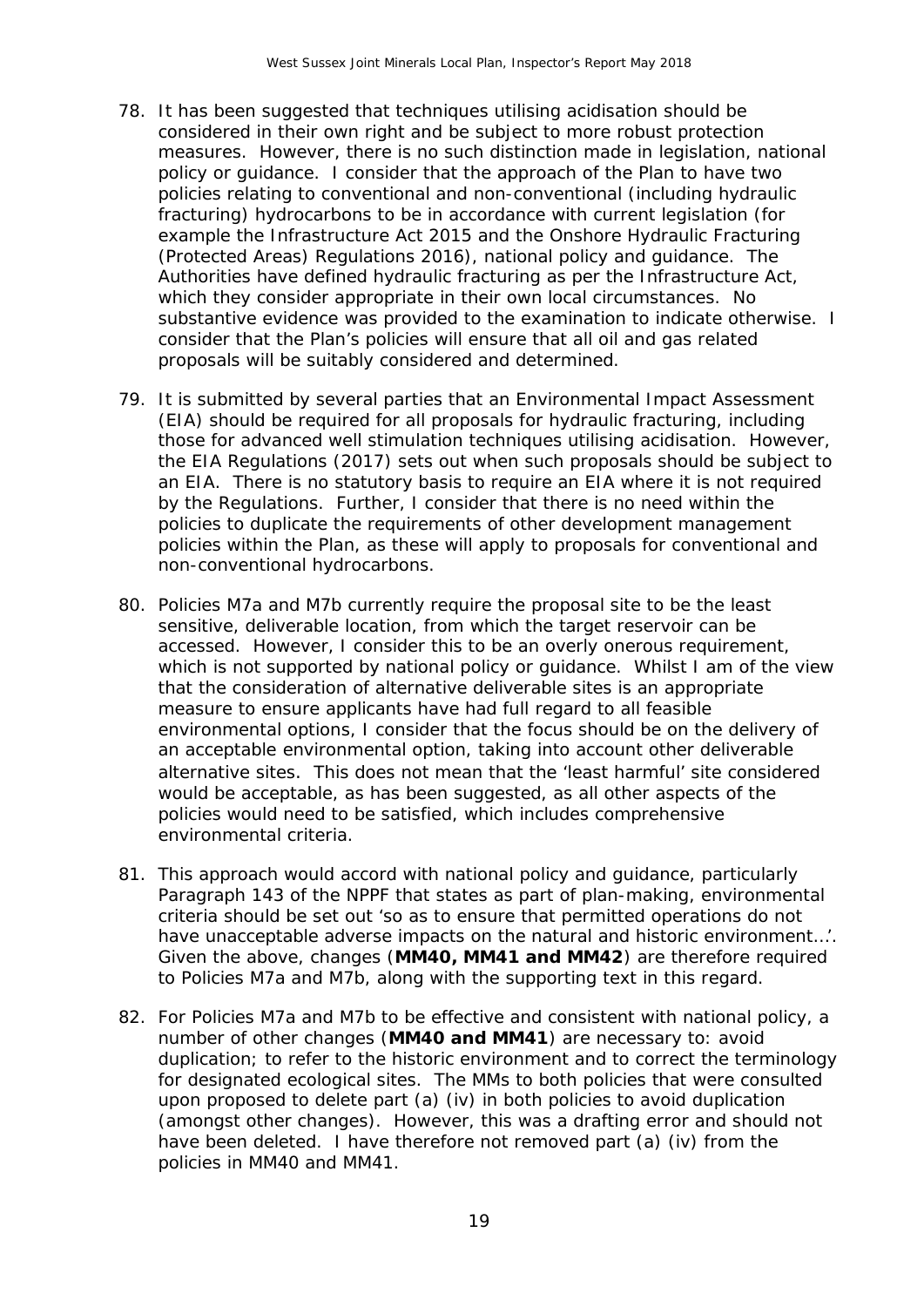- 83. For the Plan to be effective and to ensure compliance with the Onshore Hydraulic Fracturing (Protected Areas) Regulations 2016, in terms of protected areas and groundwater, a number of changes (**MM41**) are required to Policy M7b. I consider that MM41 will ensure that groundwater is appropriately safeguarded in accordance with national policy.
- 84. Policies M7a and M7b both currently state that the suitability of proposals for alterations to permitted operations will be considered against the development management policies. For the policies to be justified and effective a change is required (**MM40** and **MM41)** to clarify that this should only relate to minor proposals. Several concerns have been raised during the MM consultation that it is not clear what a minor proposal would be. Whilst this would be a matter of judgement for the decision maker, the policies make clear that extensions of time, physical extensions or extensions to operations within the boundary will be considered against the requirements of Policies M7a and M7b. This ensures that any significant or material alterations to the existing operation would be considered against the full requirements of Policies M7a and M7b. I consider that it would be overly onerous, disproportionate and not effective to require minor non-material amendments to existing operations to have to fulfil the requirements of Policies M7a and M7b.
- 85. It has been suggested that Policies M7a and M7b should incorporate measures to reduce climate change. However, I consider that there are other policies in the Plan that suitably address such matters (for example Policy M23) and there is no need for duplication.

#### *Main issue conclusion*

86. Taking into account the recommended modifications, I consider that Policies M7a and M7b offer a suitable approach to the consideration of future conventional and non-conventional (including hydraulic fracturing) proposals to ensure that permitted operations do not have unacceptable adverse impacts and the Plan is justified and consistent with national policy and guidance in this regard.

#### **Issue 5 – Whether the development management policies of the Plan are effective and consistent with national policy**

- 87. The Plan contains a suite of development management policies. Policy M13: Protected Landscapes sets out a number of criteria. Criterion (b) identifies that proposals for mineral development located outside protected landscapes will be permitted provided that they do not undermine the objectives of the designation. However, the NPPF refers to the purposes of the designation, rather than the objectives. An amendment (**MM59**) to Policy M13 is therefore necessary for the Plan to be consistent with national policy.
- 88. It has been suggested that Policy M13 should refer to the settings of designated landscapes and that such development should be subject to Paragraph 116 of the NPPF. I consider that criterion (b), along with the requirements of Policy M12, which refers to settings would ensure that such matters were fully considered as part of any future planning applications. Further, to restrict development within the setting of a designated landscape, unless exceptional circumstances were demonstrated to exist and it is in the public interest, would run contrary to the NPPF, which states that this is only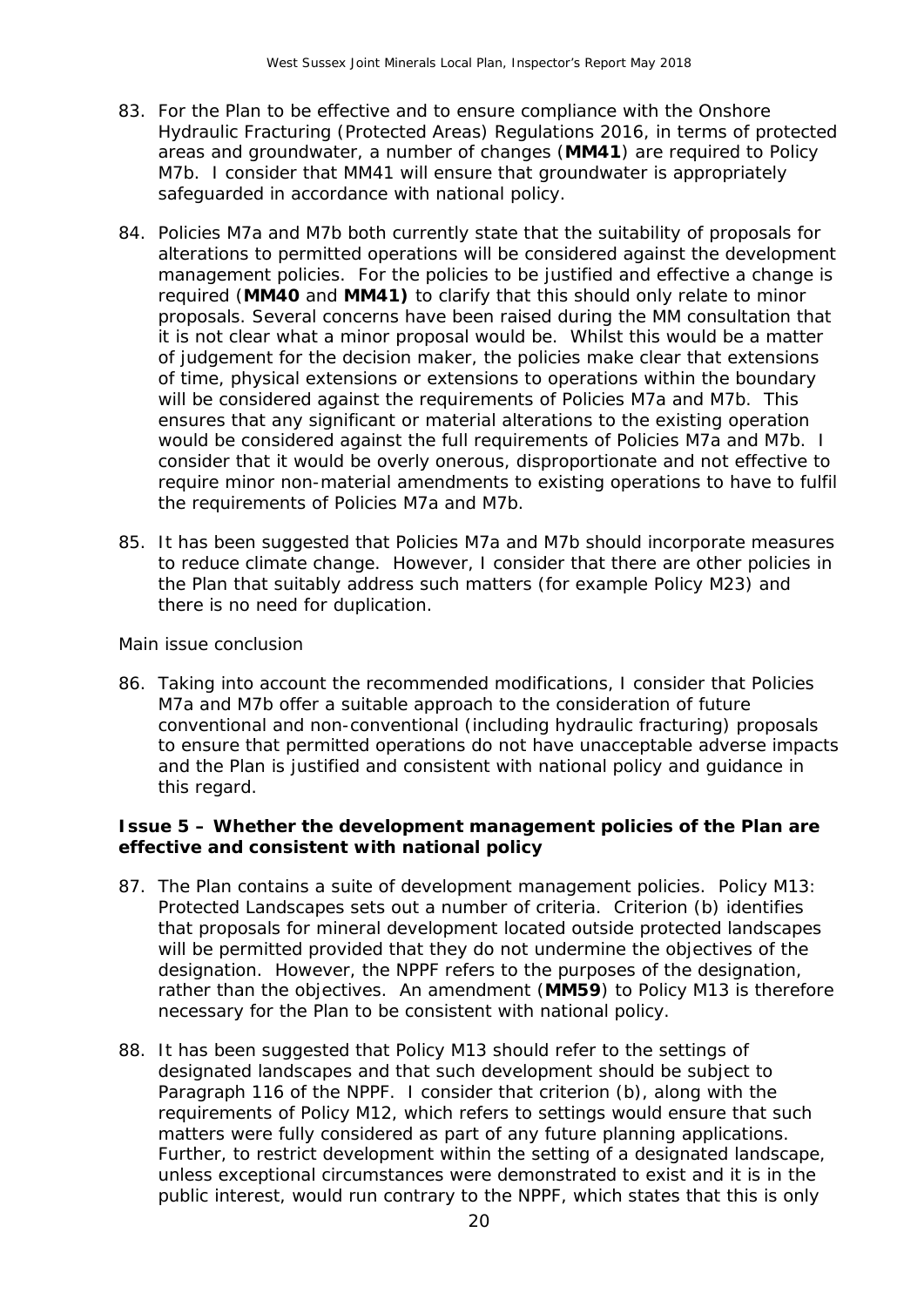relevant to development within designated landscapes. I consider that the Policy is therefore sound in this regard.

- 89. Policy M14 relates to the Historic Environment and changes (**MM60** and **MM78**) are needed to the policy and the glossary to refer to and define correctly the term heritage assets, to ensure the Plan is effective and consistent with national policy.
- 90. To ensure that the Plan is consistent with national policy and is effective a number of changes are required to Policy M17: Biodiversity and Geodiversity (**MM61**), the supporting text (**MM17, MM62** and **MM63**) and glossary (**MM79**  and **MM80**). The Authorities' proposed modification to Policy M17 included a new section, part b), which relates to sites of European importance. Having considered the MM consultation representations, I consider that there is no need to replicate the requirements of the Conservation of Habitats and Species Regulations 2017 within Policy M17. Consequently, I have not included this section within MM61. I consider that the supporting text to the policy, along with MM63 offers suitable reference to such requirements for future applicants.
- 91. It has been suggested that Policy M17 should set out that for energy extraction that may affect an internationally protected site, an appropriate assessment will be required to demonstrate the potential for significant effect. Again, I consider that such matters would be suitably considered through the requirements of the Conservation of Habitats and Species Regulations 2017 and there is no need for duplication within Policy M17. Other concerns have been raised that the policy should refer to 'up-to-date ecological information'. However, I am mindful that this is required by the Authorities' local validation lists and ultimately the suitability of any ecological surveys to support future proposals would be a matter for the decision maker. Therefore, I consider that such a change is not required for soundness.
- 92. The Authorities have suggested an amendment to alter the Plan's vision (**MM5**), to seek to deliver net gains to natural capital. I consider this to be an appropriate course of action for the Plan to be effective.
- 93. Policy M18 relates to Public Health and Amenity and I consider that for the Plan to be effective, it is necessary to make clear in the supporting text that the policy should be read in conjunction with other policies, such as Policy M22 Cumulative Impact and M15: Air and Soil (**MM64**).
- 94. In order for Policy M19: Flood Risk Management and its supporting text to be effective and consistent with national policy, modifications (**MM65** and **MM66**) to refer to climate change are required.
- 95. For the Plan to be effective and consistent with national policy, changes are needed to Policy M22: Cumulative Impact (**MM67**) and its supporting text (**MM68**) to make clear that the policy is relevant to all other development and not just other minerals development. The Authorities have suggested that the modification to the supporting text of Policy M22 should refer to the potential for cumulative effects on internationally important ecological sites. I consider that the change is necessary for the Plan to be effective, although I have amended the modification to reflect my above findings, that there is no need to replicate the requirements of the Conservation of Habitats and Species Regulations 2017 within Policy M17.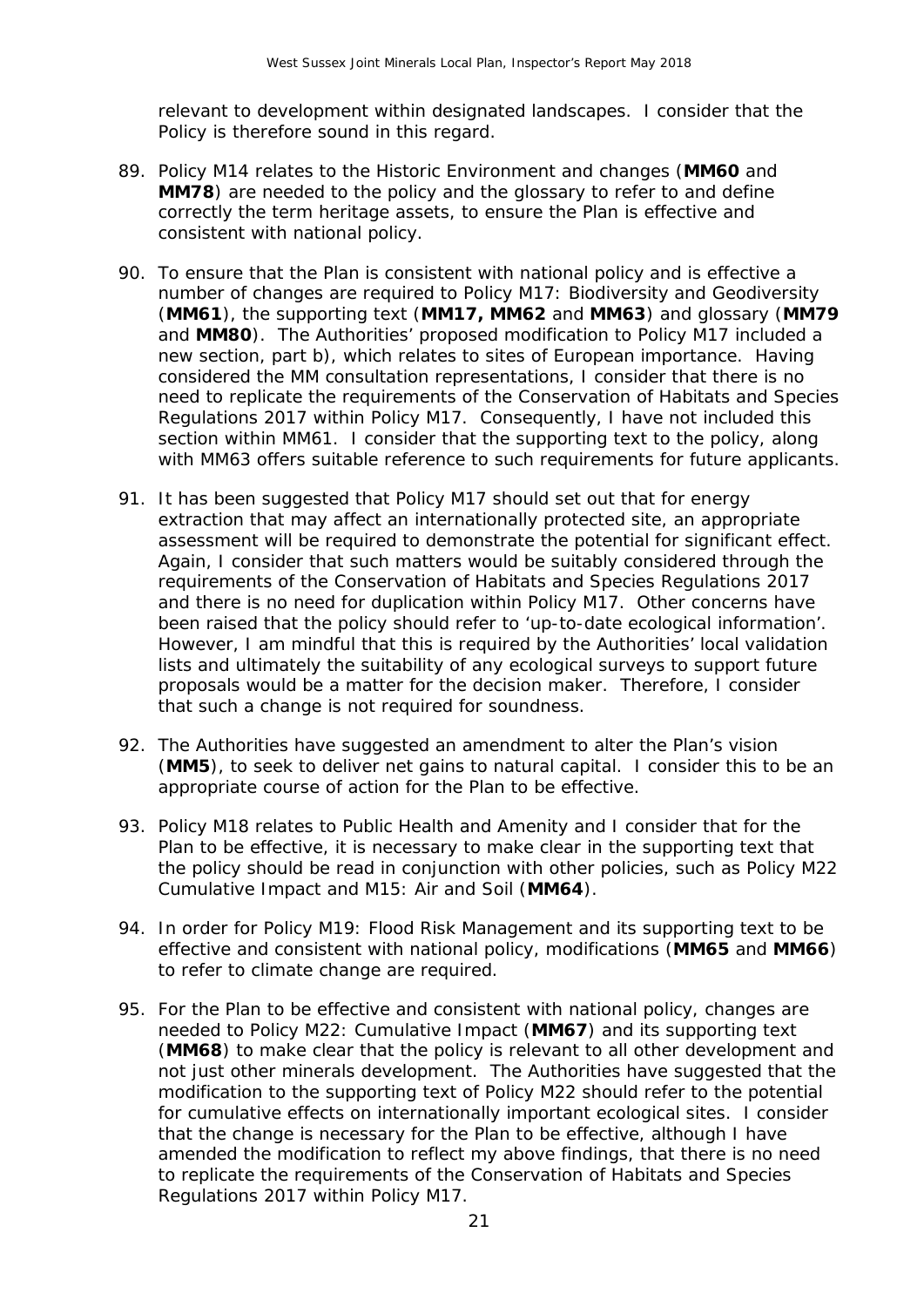- 96. It has been suggested that Policy M22 should list out the relevant factors that would be considered. However, I consider that the umbrella term 'environment' is suitable for the policy to be effective and sound. Further, there is no need, in terms of soundness, to set out that proposals will need to demonstrate that planning conditions will be an effective and sound means to reduce impacts to minimal levels. This is because the suitability of planning conditions to mitigate impacts would be a consideration for the decision maker as part of the development management process.
- 97. Policy M23 relates to the design and operation of minerals development. To ensure that it is sufficiently clear within the policy wording that the requirements are relevant to both the design and operation of minerals development, and therefore for the Plan to be effective, changes are needed (**MM69** and **MM70**). For the same reason, an amendment is also necessary to Strategic Objective 14 (**MM11**). In addition, to provide clarity on what evidence will be required in support of future proposals and consequently for the Plan to be effective, changes are required to the supporting text (**MM70**  and **MM71**). There has been a suggestion that the Policy, in terms of minimising greenhouse gas emissions and climate change, should include the end-use of the extracted minerals. However, I agree with the Authorities that it can be very difficult to control the end-use of minerals and therefore it would be inappropriate to include this within the policy.
- 98. In order for Policy 24: Restoration and Aftercare to be effective, a change (**MM72**) is needed to the supporting text to ensure that the potential for recreational uses after extraction is sufficiently emphasised. It has been suggested that reference to leisure and recreation studies that have been published by district councils should be made within MM72. However, I consider that these would be considered in any event when examining suitable restoration options for sites and there is no need for their inclusion within the supporting text for soundness.
- 99. Policy M26 relates to maximising the use of secondary and recycled aggregates. To ensure the Plan is effective and for consistency with the LAA and latest Annual Monitoring Report (AMR) changes (**MM73** and **MM74**) are needed to the supporting text to set out the most recent and up-to-date information in relation to capacity and sites.

#### *Main issue conclusion*

100. I consider that the development management policies of the Plan, when considered with the recommended modifications are effective and consistent with national policy.

#### **Issue 6 – Implementation and monitoring framework**

101.The Plan contains an implementation and monitoring framework for each policy. In many cases, the framework includes a trend/target which states that '*No trend/target identified, as it is not expected that unacceptable proposals will progress to planning application'*. However, the Authorities have accepted that it cannot ensure that this would be the case and AMRs also confirm that unacceptable proposals have previously progressed to the planning application stage. Further, I consider for the Plan to be effective the implementation and monitoring framework for each policy should include a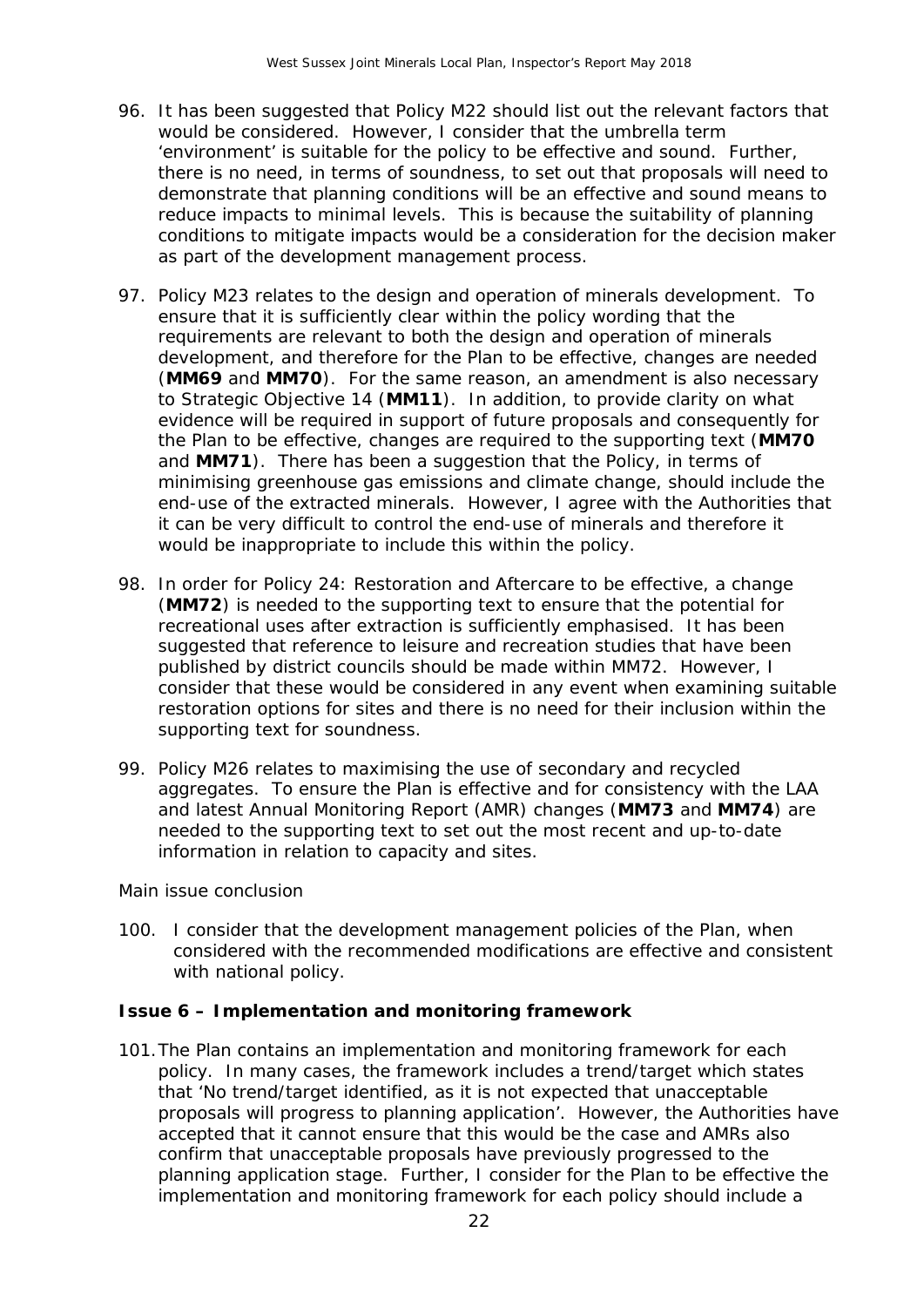specific and measurable target. Changes are therefore necessary (**MM20, MM23, MM31** and **MM75**) to address this matter.

*Main issue conclusion*

102. When considered with the recommended modifications, the implementation and monitoring framework provides an appropriate basis to monitor the Plan's policies.

## **Assessment of Legal Compliance**

*Statement of Community Involvement*

- 103. There are two Statements of Community Involvement (SCIs) of relevance to the Plan, the West Sussex SCI (June 2012) and the South Downs National Park SCI (March 2012). These set out what methods and techniques would be used at various stages of the preparation of the Plan for engaging with the community, along with the groups and organisations that should be consulted. The Authorities have published a Statement of Consultation (JMLP/CSD/005) which demonstrates that a number of methods were used to engage with relevant stakeholders in accordance with the Authorities SCIs. This sets out that at each stage in the Plan's preparation, how stakeholders and the community were engaged.
- 104. A number of concerns have been raised in relation to the consultation that was undertaken by the Authorities. The first of these relates to the fact that a representor was not included in the engagement on the Background Papers and the Mineral Sites Study that took place early on in the preparation of the Plan (2014). However, the SCIs do not state that full consultation would be undertaken on background documents before the publication of the Regulation 18 draft Plan and its evidence. The fact that the Authorities undertook only a focused consultation before the Regulation 18 draft Plan consultation does not, in my view, result in any conflict with the Authorities' SCIs.
- 105. A representor has suggested that the Authorities have not complied with Regulation 18(3) in the Town and Country Planning (Local Planning) (England) Regulations 2012 (the 2012 Regulations), which obliges them to take account of representations received, as they believe the Authorities have not summarised their comments accurately in the Regulation 18 consultation outcomes report (JMLP/CD/011). I agree with the Authorities that the purpose of this report is to provide a summary of the representations made and identify key matters associated with soundness. It is not to set out the consultation responses in full. Whilst it is unfortunate that it is felt that the representor's comments have been inaccurately set out, I see no reason to believe that the full comments were not considered by the Authorities in accordance with the 2012 Regulations, when taking the Plan through its preparation. As set out above, the 2012 Regulations require the Authorities to take account of all representations received. However, the Regulations do not require a change to the Plan or the supporting evidence if the Authorities do not believe it is required for legal compliance (including procedural matters and the DtC) or soundness.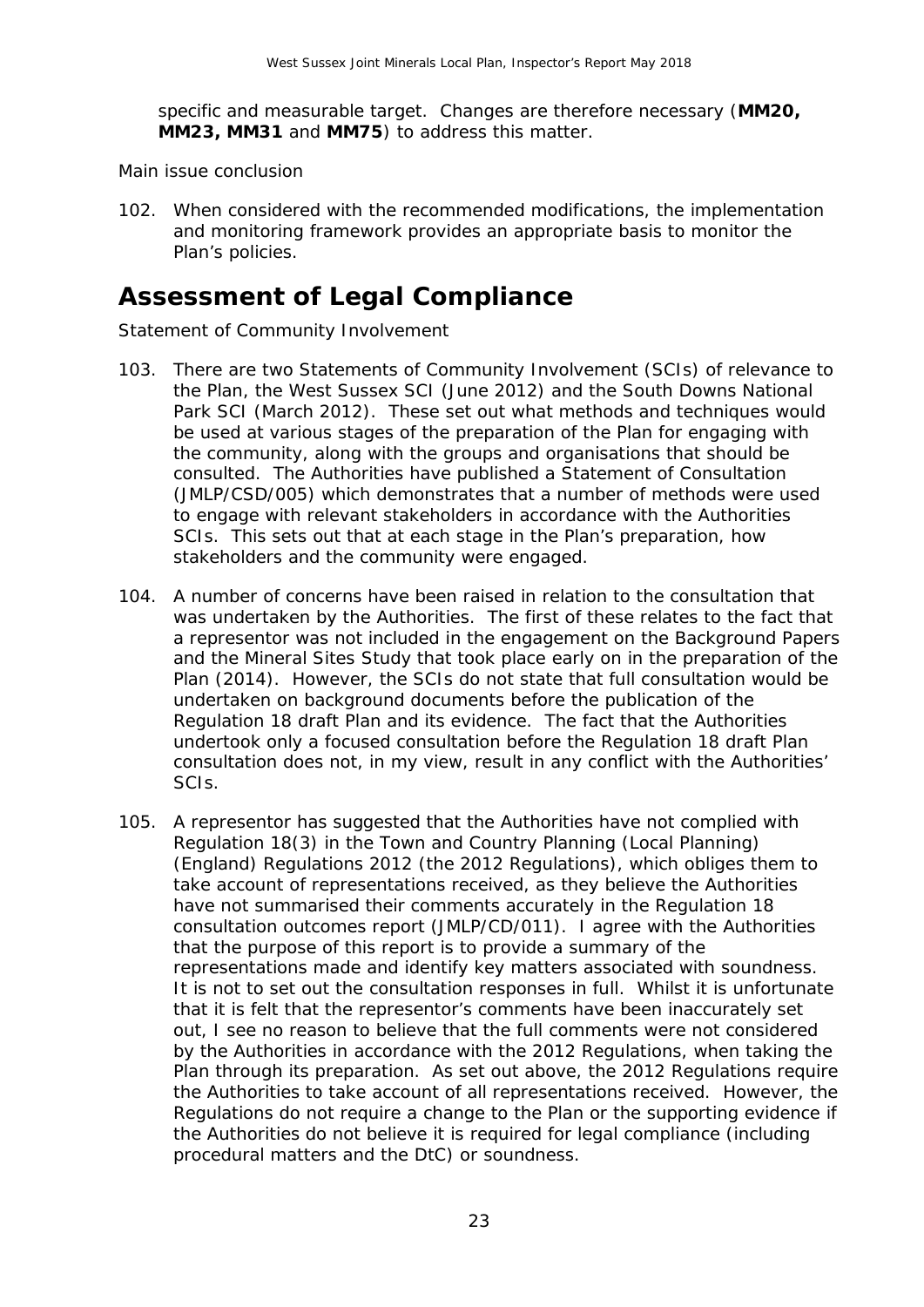- 106. Further, I understand that the Authorities went to specific efforts to respond directly to some of the concerns raised by the representor during the Regulation 18 consultation, which they were not formally obliged to do. I consider that such actions went beyond what is formally required of the Authorities. I am also mindful that much of the concerns in relation to the above matters relate to the evidence for the Hambrook Sites. However, these sites do not form part of the Plan.
- 107. Other concerns have been raised that the Authorities did not consult Wiston Parish Council in accordance with the West Sussex SCI. This relates to the amendment to the boundary of the proposed Ham Farm allocation before the Plan was submitted, which resulted in part of the site being located within the Wiston Parish boundary, when it had not been previously. However, I consider that the Authorities have consulted appropriately in relation to this issue, in accordance with the West Sussex SCI. In any event, for other reasons, as previously set out above, I am recommending that the Ham Farm allocation is deleted from the Plan.
- 108. On a related matter, it has been suggested that the Authorities unlawfully restricted the scope of the Regulation 19 consultation, as the representation form conflates legal and procedural matters. Whilst the representor did not feel restricted by this matter, concern was raised that others may have been. Whilst legal and procedural matters are both listed under the heading 'Legal Compliance' within the representations guidance notes, I consider that the form and guidance note provided a sufficient level of detail and guidance to allow representors to make informed representations. I am also mindful that no other parties have raised such concerns.
- 109. Overall, I am satisfied that the Authorities have consulted in accordance with their SCIs and the 2012 Regulations.

#### *Conclusion*

110. My examination of the compliance of the Plan with all other legal requirements is summarised in the table below. With the recommended modifications, I conclude that the Plan meets them all.

| <b>LEGAL REQUIREMENTS</b>                                                 |                                                                                                                                                                                                                         |  |  |
|---------------------------------------------------------------------------|-------------------------------------------------------------------------------------------------------------------------------------------------------------------------------------------------------------------------|--|--|
| Local Development<br>Schemes (LDS)                                        | The Plan has been prepared in accordance with the<br>West Sussex LDS December, 2016 and the South<br>Downs National Park LDS (Fourth Revision) August,<br>2017.                                                         |  |  |
| Statements of Community<br>Involvement (SCIs) and<br>relevant regulations | The West Sussex SCI was adopted in June 2012 and<br>the South Downs National Park SCI was adopted in<br>March 2012. As detailed above consultation on the<br>Plan and the MMs have complied with their<br>requirements. |  |  |
| Sustainability Appraisal<br>(SA)                                          | SA has been carried out and is adequate in respect<br>of the Plan as proposed to be modified.                                                                                                                           |  |  |